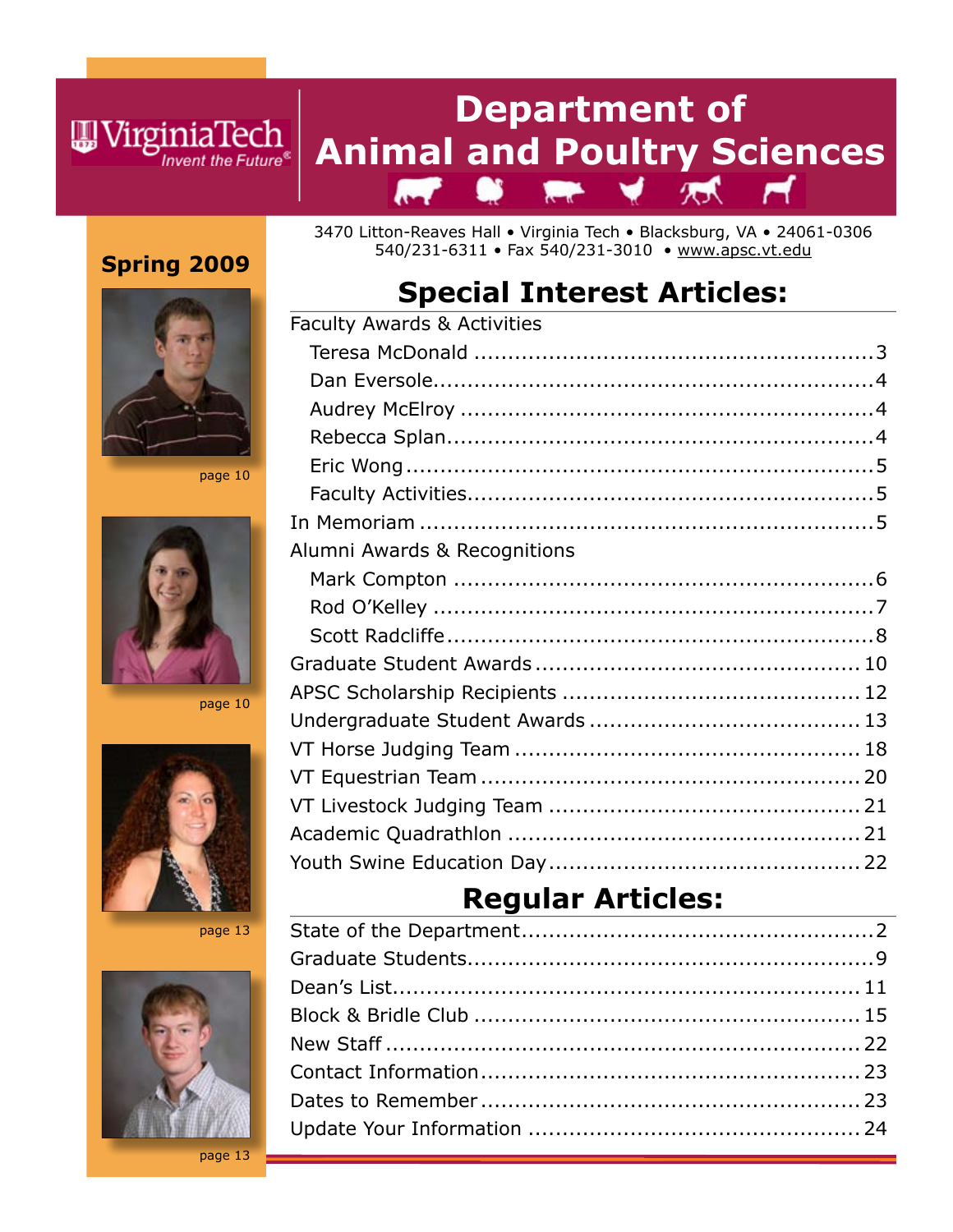**The Department of Animal and Poultry Sciences State of the Department**



### by Dave Gerrard



It is with the utmost pleasure and excitement that I have finally relocated to Blacksburg. Virginia is a beautiful part of the country and my wife and family find the landscape extremely inviting and comfortable.

Virginia Tech is an outstanding university that is on track to become one of the top 30 universities

in the US. I feel privileged to have become part of this most exciting and well-orchestrated journey that will serve the citizenry of Virginia in ways beyond imagination. Setting lofty goals should not be restricted to university leaders in Burruss Hall. To that end, I believe that the Department of Animal & Poultry Sciences has the capability to be one of the top 10 animal science departments in the country. The ability to provide the latest, most up-to-date knowledge to our students in a comprehensive and engaging manner results in better-educated students who are more valuable to employers and better citizens. Effective education programs extend past the walls of the classroom, and as such, our stakeholders will be provided continually with information that keeps them competitive in the national and world market places.

Neither of the two aforementioned roles of a worldclass institution can be accomplished without the creation of knowledge and we will continue to nur-

ture this activity in a manner that complements the other two missions of the College. As a department and member of the College of Agriculture and Life Sciences, we remain committed to agriculture, both as a discipline for study and as a vital segment of the country's economic and social structures. To that end, we must remain malleable to the future needs of agriculture as it is redefined, re-focused and reinvented throughout this great country and the globe. We intend to position this department to lead this change; yet at the same time, we will retain those ideals that inspired the creation of the Land Grant institution.

The department is in the process of filling

two faculty positions in the areas of equine science and adipose (fat) biology. Although it is premature to know fully the precise area in which these new additions may elect to make an impact in agriculture, they represent the beginning of a hiring process that will culminate in the addition of seven new faculty positions charged with fulfilling the mission of the department. Granted, the economic downturn may slow our progress but we anticipate these positions will be filled over the next two to three years.

In closing, I wish to comment on one of the most rewarding perks of serving this fine faculty and staff - representing APSC at graduation ceremonies. This past weekend I had the privilege of awarding 92 diplomas to a most wonderful set of young people, full of life and excited about making the future brighter. As exciting for me, however, was the opportunity to meet the families and friends of these new graduates. Moreover, I could not help but notice the pride and admiration of faculty members as they basked in the events of the day. Though I don't wish to detract from the drive and accomplishments of the graduates, I can't help but humbly admire the faculty for the obvious love and support that they continually provided the students throughout their development. This one glimpse of human accomplishment, outstanding tutelage and unwavering support suggests that Virginia Tech and its mission has been and will continue to serve mankind in the highest capacity.

If you get a chance to get to Blacksburg, please stop in.

Sincerely, Dave

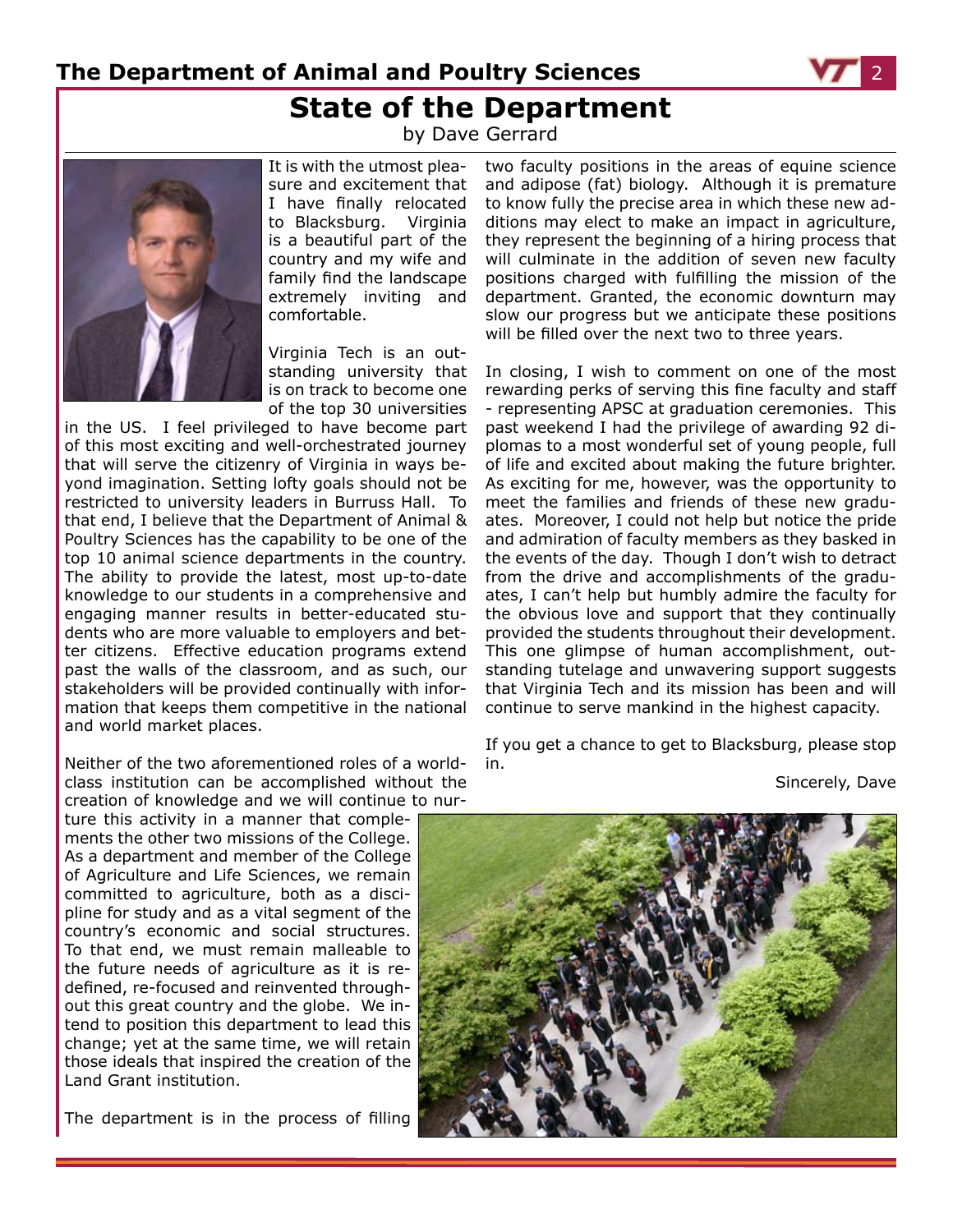

**Teresa McDonald Is Honored With The 2009 Lifetime Achievement Award By The Intercollegiate Horse Shows Association**

Edited from an article by Lanier Cordell, Intercollegiate Dressage Association



Teresa McDonald, known to those who love and admire her as 'T', has been a part of the Intercollegiate Horse Shows Association (IHSA) since the mid-1970s when she was part of the Radford University riding team. Upon graduation, T became an equestrian coach at Radford. After a few years, she left Radford for a short stint at Virginia Tech and then worked several years in

the equine industry. After working briefly at Ferrum College, T returned to Virginia Tech where she has remained for the past 17 years.

T has been Regional President of IHSA Zone 4 Region 2 and Zone 4 Chairperson, has served on the National Board of Directors of both the IHSA and Intercollegiate Dressage Association (IDA) simultaneously, and is a founding member of the IDA. She has served as National Steward for the national championships for both the IHSA and IDA, and has coached national individual winners in both organizations.

In addition to being a coach and instructor in the Virginia Tech Equestrian Program, T is part of a seventh-generation, 600-acre family farm (founded in 1763) raising cattle, horses and sheep. Other than her 14-year-old son Joseph, T is most proud that many of her students are now working as IHSA, IDA, and NCAA coaches. In fact, in this year's first round of the NCAA Finals, the two opposing coaches are both former students of T's.

More than twenty years ago, T joined forces with Nancy Peterson to found the Southwest Virginia Hunter Jumper Association which now has more than 300 members. She served as president of the organization and in 2004 was inducted to their Hall of Fame. She also was a founding member of the Southwest Virginia Dressage Association in 1978 and has served as president and board member. When Peggy McElveen of Saint Andrews Presbyteri-

an College wanted to start an IHSA Western Division in Zone 4 Region 3, T jumped right in and formed a team at Virginia Tech.

T's devotion to her students never wavers. During the darkest hour of Virginia Tech's history, the mass shooting April 16, 2007, one of T's student, Emily Jane Hilscher, was the first to die. Many of the equine students sought shelter at T's home and looked to T for comfort and guidance. For T, the most healing moment after the devastation was walking into the IHSA Nationals to find that the championship team, Virginia Intermont, donned Virginia Tech hats and carried the Virginia Tech Banner for a moment of silent recognition of the loss of fellow rider Hilscher.

It is a testament to T's generosity of spirit that among her peers she is considered the great peacemaker and negotiator, and that she is loved by riders from opposing teams in her region as much as by her own students. Thanks to T and her fellow coaches, members of Zone 4 Region 3 enjoy harmony and serve as an excellent example to all student riders. For all of these reasons, the Intercollegiate Horse Show Association honored T with the Lifetime Achievement Award for 2009.



Teresa McDonald (left) with Jill Waligura (mounted), who was the National IHSA Champion Rider in Open Equitation on the Flat in 1996 and 1997.

**Faculty Awards & Activities,** continued, p. 4

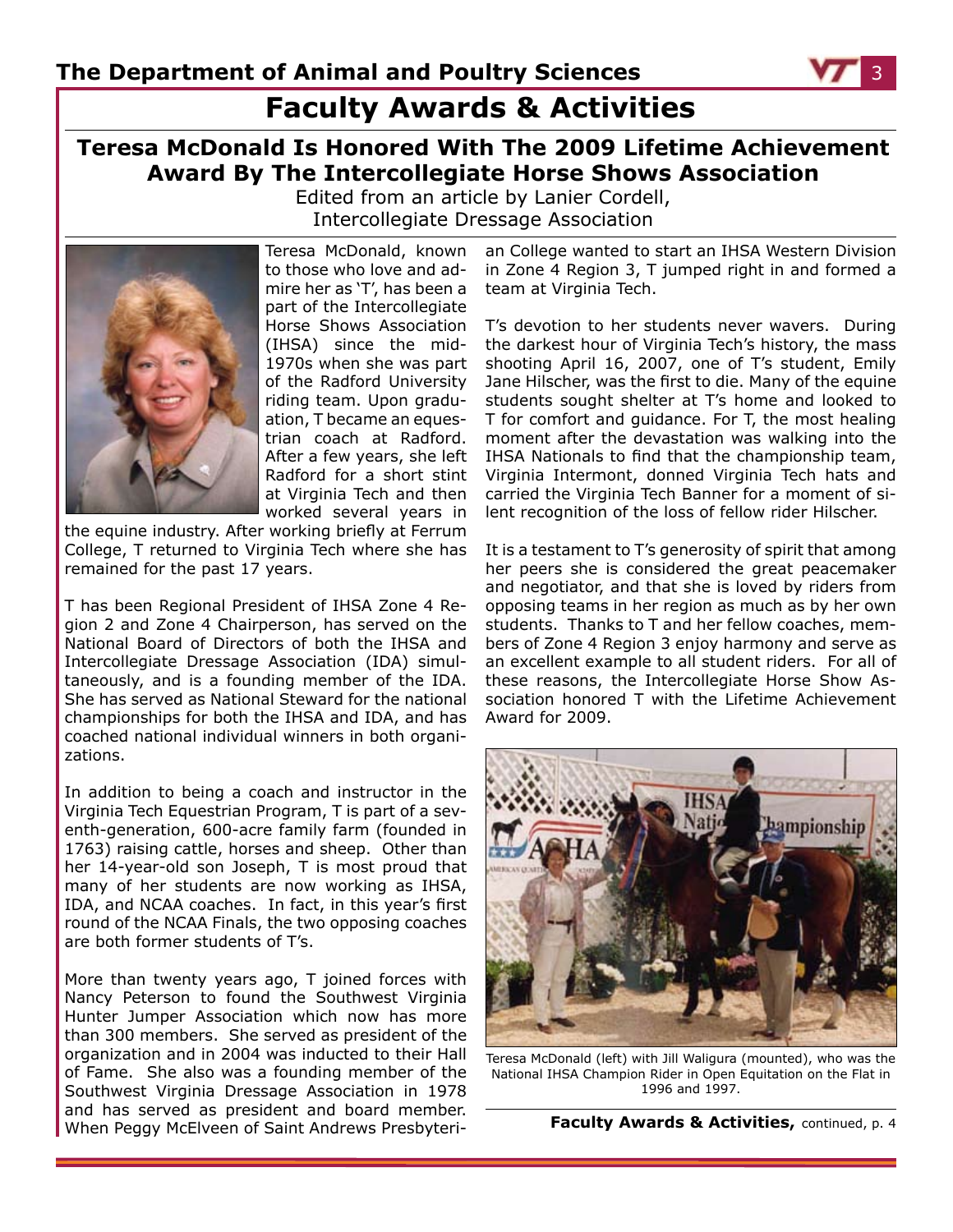**Faculty Awards, continued from p. 3** 

### **Dr. Dan Eversole — CALS Nominee for W. E. Wine Award for Excellence in Teaching**

by Ron Lewis



Dr. Dan Eversole was selected as the College of Agriculture and Life Sciences nominee Award for Excellence in Teaching. Dr. Eversole's nomination for this prestigious University award was due to his extraordinary success as a teacher. His success arises from the consistent high quality of his instruction,

the range of courses he has developed and taught, the inventiveness of his instructional approaches, and the contributions he has made as an advisor outside the normal classroom setting.

Two of Dr. Eversole's innovations in course development are particularly noteworthy: his Livestock Merchandising course and the Hokie Harvest Sale. The Hokie Harvest Sale was initiated in 1995, and over its 14 years has grossed \$1,625,048. It is a student-run sale of horses, swine and beef cattle

for the W. E. Wine tions as a model educational enterprise. from Departmental animal units and, as part of the Livestock Merchandising course, provides students with practical experience with advertising and marketing livestock. This activity is unique to Virginia Tech, and is recognized among land-grant institu-

> Over his 26-year career at Virginia Tech, Dr. Eversole has developed and taught a tremendous range of courses, meeting the needs and aspirations of students in both the two-year Agricultural Technology and four-year programs. He has been awarded the Certificate of Teaching Excellence from the College of Agriculture and Life Sciences in 1992, the Teaching Award of Merit from Gamma Sigma Delta in 1997, and the Honorary American FFA Degree in 2007. Dr. Eversole has also served as faculty advisor to numerous student clubs and organizations on and off campus (i.e., Block and Bridle Club, Virginia Junior Angus Association). He has been a tremendous asset assisting students in obtaining internships, industry positions, entry into professional and graduate schools, and other post-graduation professional opportunities.

> Although Dr. Eversole did not win the University-wide award, the selection committee recognized his individual excellence and a broad institutional dedication to undergraduate teaching and learning.

### **Dr. Audrey McElroy Dr. Rebecca Splan**



The Sigma Alpha Pi Chapter presented Dr. Audrey McElroy with their 2009 Ag Woman of the Year Award.



Dr. Rebecca Splan was awarded a Certificate of Teaching Excellence at the May 2009 Graduation Ceremony of the College of Agriculture and Life Sciences.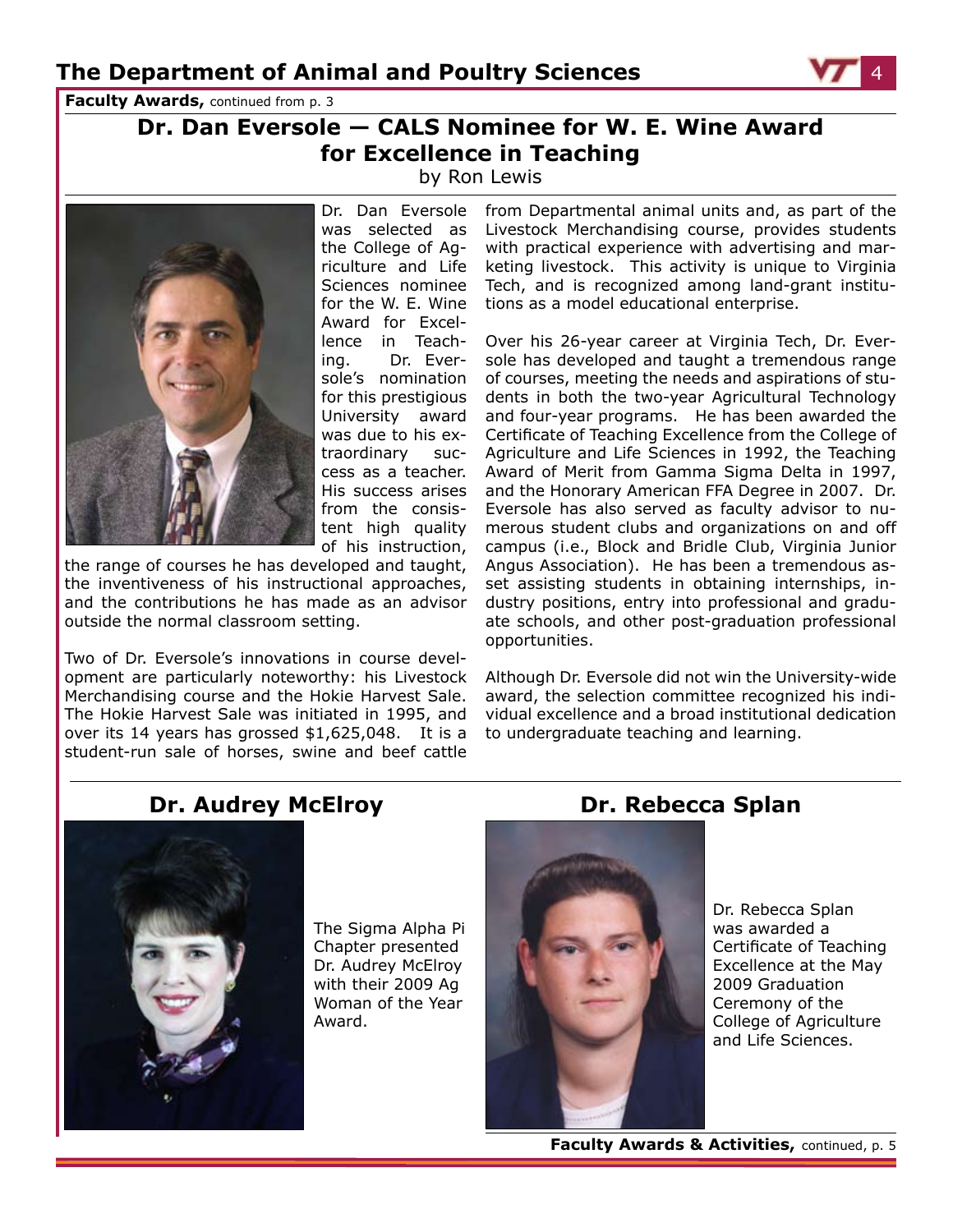

## **In Memoriam: Maryellen Berger**



On March 6, 2009, Virginia Tech lost a member of its family when Maryellen (Meg) Berger passed away. Until being diagnosed with cancer, and even while fighting the battle, Meg was a dedicated coworker, a mentor for students in the lab, and a loving supporter for her family. She is survived by her husband, three daughters, and two sons. The true light of her life seemed to be her five grandchildren. Meg joined the Animal and Poultry Sciences staff as a histology technician in Dr. Audrey McElroy's Poultry Immunophysiology Laboratory in March 2007, serving Virginia Tech for a total of 9 years. Meg was a good friend to many and her warm smile and personality will be missed by the many she touched during her time with us.

**Faculty Awards & Activities,** continued from p. 4

### **Dr. Eric Wong Receives Publication Award**



Eric A. Wong, PhD, John W. Hancock Professor of Animal and Poultry Sciences, won the 2009 Milton L. Sunde Award. This award is given for publication in The Journal of Nutrition of outstanding experimental, applied or fundamental research in nutrition that uses an avian species. The award was presented for the manuscript in The Journal of Nutrition, Volume 138,

pages 262-271 [2008]: *Dietary protein quality and feed restriction influence abundance of nutrient transporter mRNA in the small intestine of broiler chicks* [E. R. Gilbert, H. Li, D. A. Emmerson, K. E. Webb, Jr. and E. A. Wong].

### **Faculty Activities**

Drs. Audrey McElroy, Bill Pierson and Rami Dalloul had a grant funded by the Virginia Agricultural Council entitled "Influence of Incubation Conditions on Turkey Poult Intestinal Development and Susceptibility to Poult Enteritis Mortality Syndrome".

A booth to promote the departmental poultry research, extension and teaching programs with informational material and promotional items was displayed at the International Poultry Exposition in Atlanta, Georgia, which was attended by over 20,000 people. The booth allowed current faculty and graduate students to interact with alumni attending the Exposition, recruit students, and establish contacts for research opportunities.

The Virginia Poultry Federation and Virginia Tech Department of Animal and Poultry Sciences held the 2009 Virginia Poultry Health and Management Seminar in Weyers Cave on April 16th. This year's meeting had over 150 attendees including company personnel and growers from the commercial poultry industry, specifically in the areas of broiler breeder, broiler and turkey live production, as well as allied industry representatives. Participants heard excellent presentations on issues ranging from the economic outlook for the poultry industry to more technical topics concerning poultry house and flock management. Additionally, the seminar included a trade show for industry vendors to demonstrate equipment, products, and services.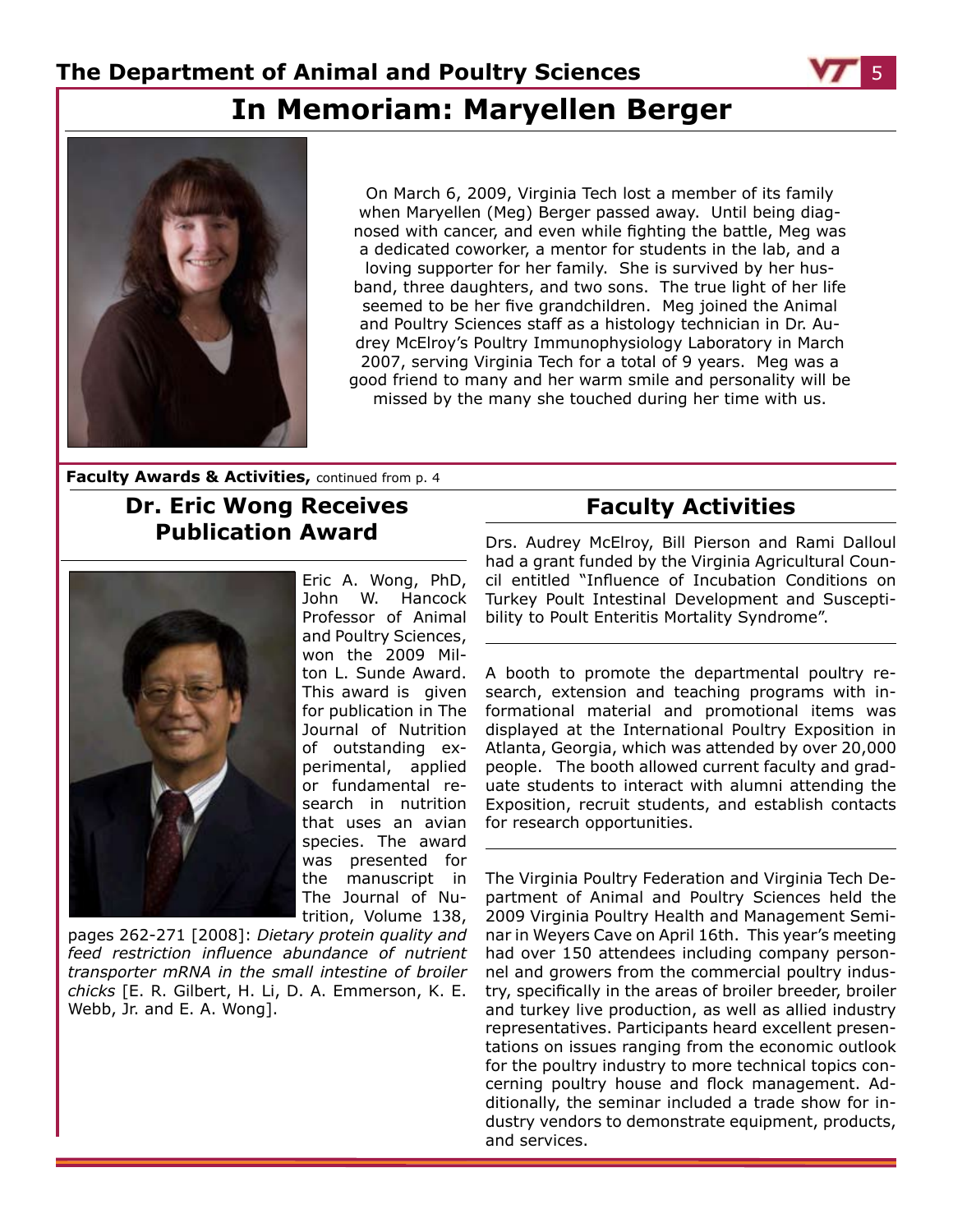## **Alumni Awards & Recognitions**

#### **Mark Compton — Recipient of J. Meigs Teaching Professorship** by Faith Peppers, University of Georgia

On March 31, 2009, Dr. Mark Compton received the Josiah Meigs Teaching Professorship, which recognizes excellence in instruction at the undergraduate and graduate levels. Meigs Professors receive a permanent salary increase of \$6,000 and a fund of \$1,000 for academic support. The professorship is named for Josiah Meigs, who in 1801 succeeded Abraham Baldwin as president -- and sole professor -- of Georgia's fledgling state university.

Mark Compton was born to teach. It's his calling and he answers it every time he sets foot in his classroom. "Students describe Dr. Compton as 'electric,'" said Mike Lacy, department head for poultry science in the College of Agricultural and Environmental Sciences, in his letter of nomination. "His enthusiasm in the classroom is legendary."

Compton, who teaches avian anatomy and physiology, is perhaps so orthodox that he is unorthodox. When most professors are turning to technology to enhance their classroom lectures, Compton reverts to the old-fashioned chalkboard. And, his students love it. "He wasn't into all the new PowerPoint presentation-type stuff," said one student letter of support, speaking of Compton's chalkboard drawings. "It was more personal" she said, "drawing your attention in and allowing for participation. Being more of a visual learner myself, I was fascinated with his drawings describing pathways and mechanisms of physiology. My attention never left that blackboard until the end of class where not a smidgen of it had



mark Compton earned his Ph. D. at Virginia Tech working in the Thai K Compton S Clas<br>Poultry Science Department with Dr. Harry Van Krey Man Ster. And, it's fun. Poultry Science Department with Dr. Harry Van Krey. Photo provided by Rick O'Quinn of UGA Broadcast,

been left undiscovered." Others attest to Compton's effective use of hands-on exercises to reinforce what he teaches in lectures. He uses a mix of cutting-edge CD study aids, a fun quiz show contest and comprehensive labs to provide the highest quality educational experience for his students. "I have never enjoyed a lab more than this one," reported one student. "Hands-on surgery, assays and disease experiments clarified a lot of the information given in class. I can honestly say that I have retained and remember more from Dr. Compton's classes than any other class I have taken."

His commitment doesn't stop at the classroom door. Students often comment on his dedication to their futures. A current graduate student wrote: "I still remember his voice yelling from down the hall, 'Jennifer!' I was on my way to class when I turned around and saw Dr. Compton hurrying down the hallway… I was glad to see him." She continued to unfold the story of how Compton told her about a scholarship she should apply for. "That's Dr. Compton in a nutshell – always looking out for his students' best interest, always pushing them to be their best."

Compton's teaching philosophy is as simple as his approach: "Come to class, take good notes and ask questions, review your notes periodically, and you will do fine in this course." He understands that getting students to do all of these isn't easy. However, his enthusiasm and dedication to his students make them want to come to class every session. His evaluations consistently include comments such as: "Superb teaching methods," and "Wonderful professor. He is the kind of professor few are lucky to have."

Compton has won an array of awards including the Henry L. Marks Award for Outstanding Teaching twice, the D.W. Brooks Award for Excellence in Teaching and the Poultry Science Association Land O'Lakes Outstanding Teaching Award. But perhaps the greatest testament to his ability to teach is the number of education students who take his class not to learn about poultry, but to learn how to teach.

Whether they are budding poultry scientists or teachers-to-be, students know when they come to Mark Compton's class, they come to learn from the

Video & Photographic Services **Alumni Awards & Recognitions,** continued, p. 7

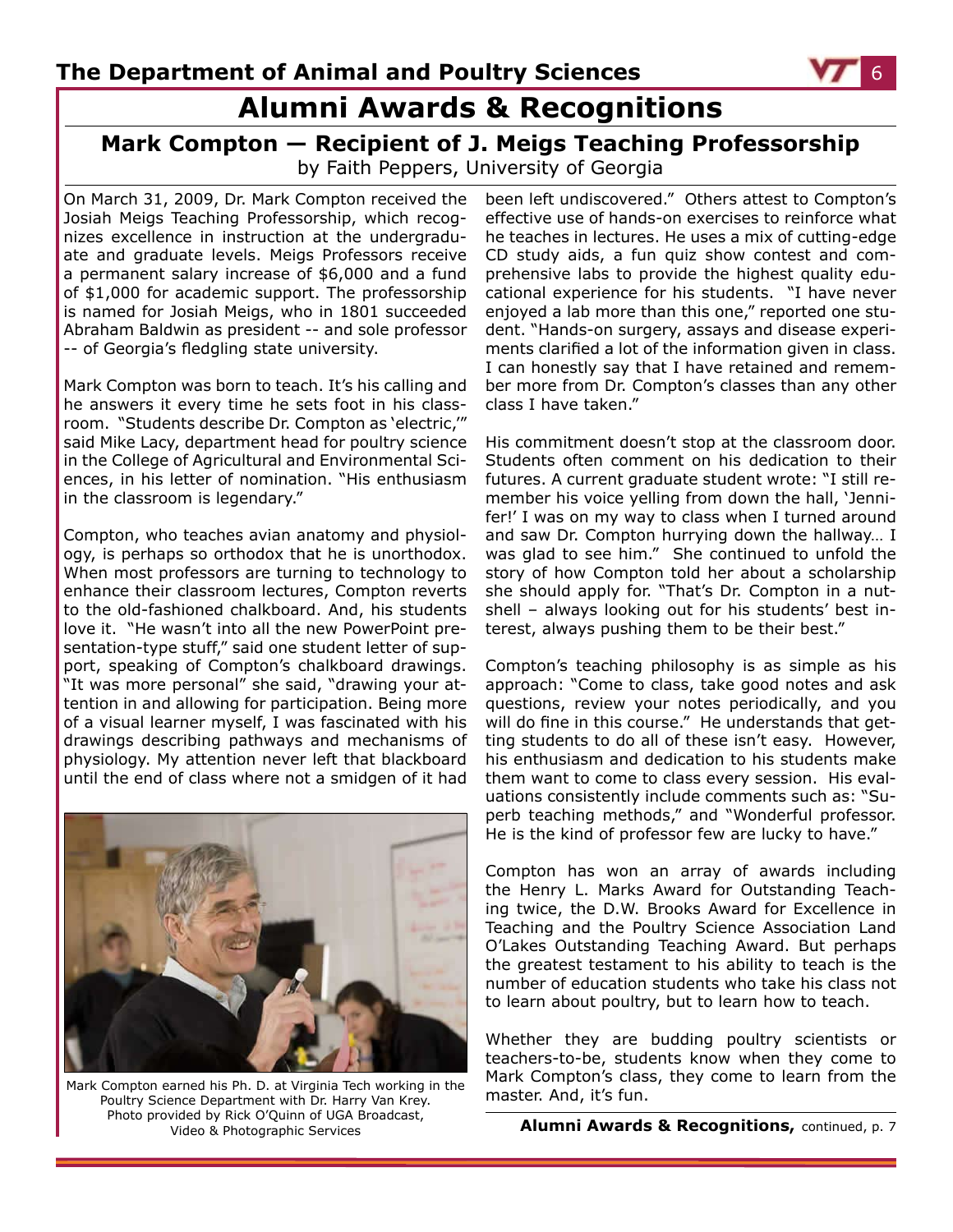**Alumni Awards & Recognitions,** continued from p. 6

### **Dr. Rod O'Kelley Recipient of the Outstanding Alumni Award Virginia Tech College of Agriculture and Life Sciences Alumni Organization**

by Ron Lewis

Dr. Rodney E. O'Kelley has been recognized as the 2008 Outstanding Alumni from the Department of Animal and Poultry Sciences by the College of Agriculture and Life Sciences Alumni Organization. He earned Bachelor of Science and Master degrees from Southern Illinois University in Animal Industries in 1964 and 1965, respectively. He then continued his studies at Virginia Tech, obtaining a Ph.D. degree in Animal Nutrition in the Animal Science Department in 1969.

While pursuing graduate work at Virginia Tech, Dr. O'Kelley conducted innovative and pioneering research on magnesium requirements of beef cows. This, and follow-up research, were of utmost importance in solving a major metabolic disease, grass tetany, in beef cows. Prior to that time, thousands of cows died annually from the disease. His work not only saved substantial dollars for Virginia cattle producers, it brought attention to Virginia Tech for solving a problem that affected cattle in all important cattle producing states. This contribution was a

major factor in the national recognition of Virginia Tech scientists.

Once completing his studies at Virginia Tech, Dr. O'Kelley became a Technical Service Representative at Pfizer, Inc., in Indiana from 1970 through 1975. In that role, he designed and conducted research studies in beef cattle in conjunction with universities and private research firms throughout the United States, as well as at Pfizer research facilities. This work included evaluating various antibiotics as growth stimulants, and in disease prevention and treatment programs. In 1975, he founded Animal Technautics, a private research company in Indiana focused on applied research in cattle and swine. Over the next decade, his company conducted research for major pharmaceutical firms and feed companies throughout the United States and England. Many of the studies conducted were used for gaining FDA approval labels for feedstuff.

Since 1985, as founder and president of Rod O'Kelley, Inc., he has established a diversified corporation of retail and agricultural businesses. Among these is a retail operation called Boot City with over 30,000 square feet of country and western merchandise, a restaurant, country music theatre, scooter shop, and various leased shops and offices. In addition, Rod O'Kelley, Inc. owns over 900 acres of agricultural property plus various residential and commercial properties.

Dr. O'Kelley's outstanding achievements as an agriculturalist and businessman reflect the spirit of innovation so cherished by our Department and College.



(l-r) Dr. Leon Kok, Interim Dean of the College of Agriculture and Life Sciences, Dr. Rod O'Kelley, Dr. Joe Fontenot, Professor Emeritus of Animal and Poultry Sciences, Dr. Dave Gerrard, Head of Animal and Poultry Sciences

**Alumni Awards & Recognitions,** continued p. 8

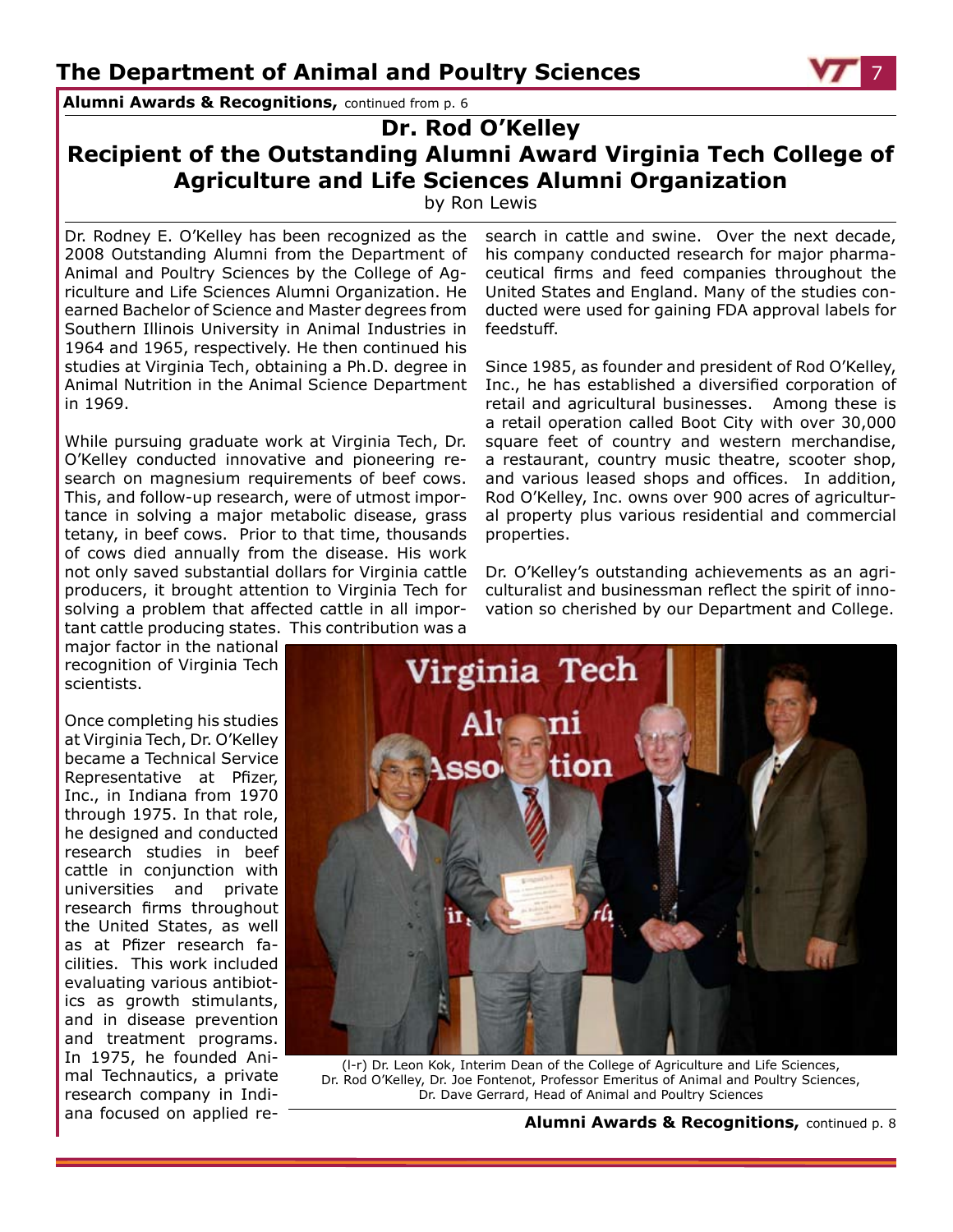**Alumni Awards & Recognitions,** continued from p. 7

### **Dr. Scott Radcliffe Recipient of the Outstanding Recent Alumni Award Virginia Tech College of Agriculture and Life Sciences Alumni Organization**

by Ron Lewis

Dr. John Scott Radcliffe was recognized as the Outstanding Recent Alumni Award for 2008 for the Department of Animal and Poultry Sciences by the College of Agriculture and Life Sciences Alumni Organization. He was also honored as the Outstanding Recent Alumni for the entire College of Agriculture and Life Sciences.

Dr. Radcliffe completed three degrees at Virginia Tech. In 1995 he earned a Bachelor of Science in Animal Science, while dual-enrolled as a Masterlevel student. In 1997, he completed his Masters degree in Animal and Poultry Sciences, continuing on to obtain his Ph.D. in the Department in 2000. He then joined the faculty in Animal and Poultry Sciences as an Assistant Professor. In 2001, Dr. Radcliffe moved to Purdue University. In 2007 he was promoted to Associate Professor.

Dr. Radcliffe leads an internationally recognized interdisciplinary research program in non-ruminant nutrition that bridges the gap between basic and applied research. His research team has developed approaches to reduce nutrient excretions and emissions from swine facilities through changes in nutrition. With industry adoption of these innovations, environmental risks to surface and ground water pollution, and costs to the swine industry for waste treatment and disposal, have been reduced. In addition, Dr. Radcliffe and his team are investigating alternatives to antibiotics in terms of their effectiveness on control of pathogenic organisms, gastrointestinal development, nutrient absorption and immune competency. Through this work, he is addressing public health concerns over reduced efficacy of antibiotics through their use in animal feeds.

Dr. Radcliffe has published 122 scholarly papers, including 23 refereed journal articles, two book chapters, 66 research abstracts, and 19 papers in conference proceedings. He has supervised seven graduate students and one postdoctoral student, and has earned nearly \$2 million in extramural support for research and graduate students through grants and gifts. Dr. Radcliffe has also established several international collaborations, such as a two-week lec-



(l-r) Dr. Leon Kok, Interim Dean of the College of Agriculture and Life Sciences, Dr. Scott Radcliffe, Dr. Joe Fontenot, Professor Emeritus of Animal and Poultry Sciences, Dr. Dave Gerrard, Head of Animal and Poultry Sciences

ture tour in China and a position as Visiting Researcher at ID-DLO Research Institute in the Netherlands.

In addition to receiving the Outstanding Recent Alumni Award, Dr. Radcliffe has received the Purdue College of Agriculture Dean's Team Award. During his graduate and undergraduate studies he was awarded the Gamma Sigma Delta Graduate Dissertation Award, the Sigma Xi Doctoral Research Award, the John Lee Pratt Graduate Fellowship, the Henry Budd Fellowship, and the John Lee Pratt Animal Nutrition Senior Research Scholarship.

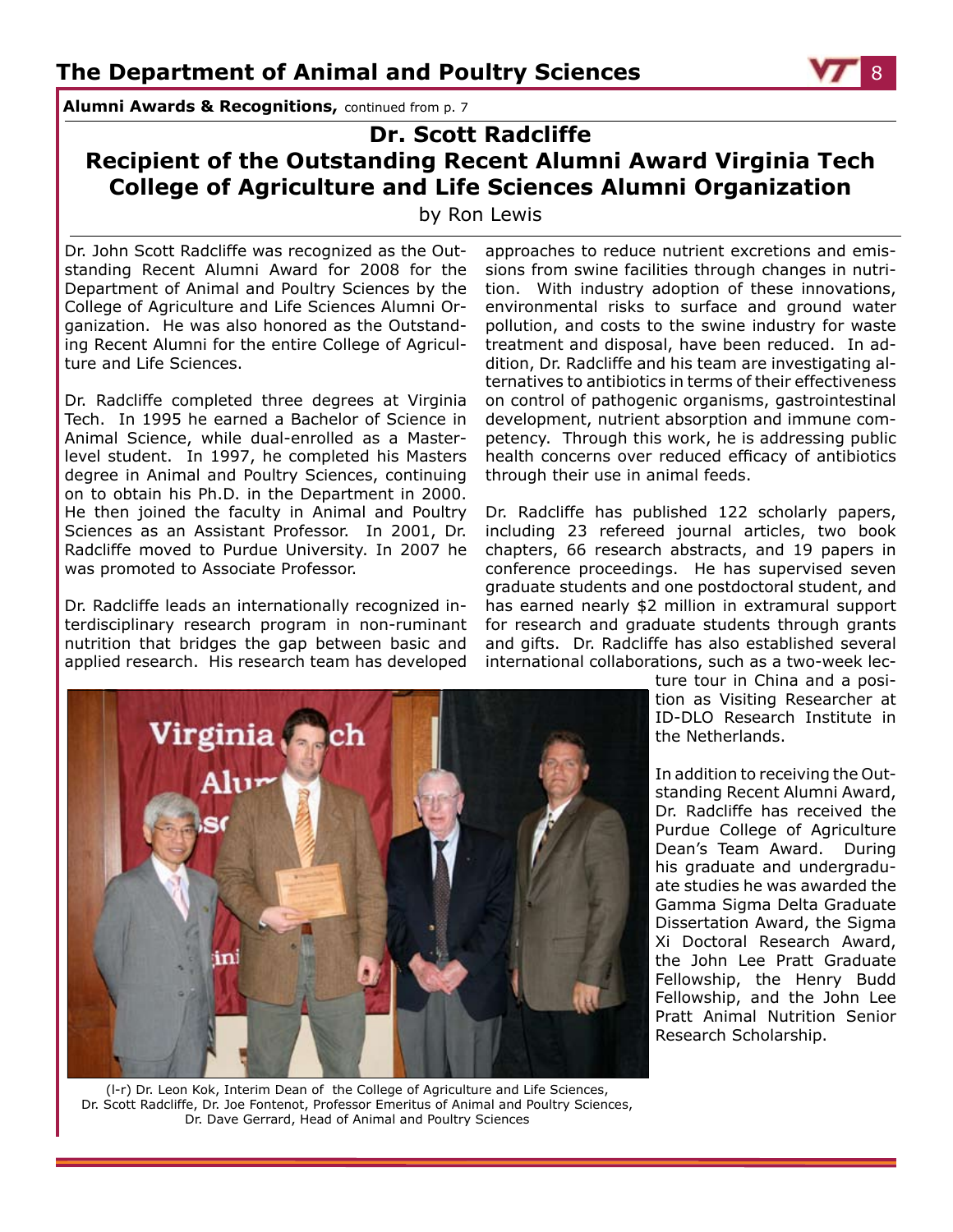### **The Department of Animal and Poultry Sciences 1999 12:33 12:44 12:45 12:45 12:45 12:45 12:45 12:45 12:45 12:45 12:45 12:45 12:45 12:45 12:45 12:45 12:45 12:45 12:45 12:45 12:45 12:45 12:45 12:45 12:45 12:45 12:45 12:45**

## **Graduate Students Graduating Academic Year 2008-09**

|                      |        |                 | <b>September 2008</b>                                                                                                                                                          |
|----------------------|--------|-----------------|--------------------------------------------------------------------------------------------------------------------------------------------------------------------------------|
| Student              | Degree | Major Professor | <b>Thesis/Dissertation Title</b>                                                                                                                                               |
| Ashley<br>Wagner     | M.S.   | Escobar         | Effects of phytase on non-starch polysaccharidase<br>activities in distillers dried grains with solubles                                                                       |
| Adriana<br>Barri     | Ph.D.  | McElroy         | Effects of incubation temperature and<br>transportation stress on yolk utilization, small<br>intestine development, and post-hatch<br>performance of high-yield broiler chicks |
| Elizabeth<br>Gilbert | Ph.D.  | Wong/Webb       | Dietary and developmental regulation of nutrient<br>transporter gene expression in the small intestine<br>of two lines of broilers                                             |
| Xi<br>Tian           | M.S.   | Smith           | An assessment of the molecular basis of toxin-<br>induced dilated cardiomyopathy in an avian<br>animal model                                                                   |

### **January 2009**

| <b>Student</b>         | Degree    | <b>Major Professor</b> | <b>Thesis/Dissertation Title</b>                                                                                                                                   |
|------------------------|-----------|------------------------|--------------------------------------------------------------------------------------------------------------------------------------------------------------------|
| Joe<br>Emenheiser      | M.S.      | <b>Notter</b>          | Use of ultrasound technology in the genetic<br>improvement of U.S. lamb composition                                                                                |
| <b>Holly</b><br>Boland | Ph.D.     | <b>Notter</b>          | Spatial allocation of fall fescue and alfalfa and its<br>impact on grazing behavior, diet selection, and<br>dry matter intake of beef steers                       |
| Satyan<br>Eleswarapu   | Ph.D.     | Jiang                  | Mechanism of growth hormone regulation of<br>insulin-like growth factor-I gene expression in<br>liver                                                              |
| Lihong<br>Li           | Ph.D.     | McElroy                | Effect of source and level of trace minerals on<br>performance, mineral excretion, intestine and<br>bone development, and immune response in<br>commercial turkeys |
| Adriana<br>Smith       | M.S. (NT) | Splan                  | Associations between yearling body<br>measurements and career racing performance in<br>Thoroughbred Racehorses                                                     |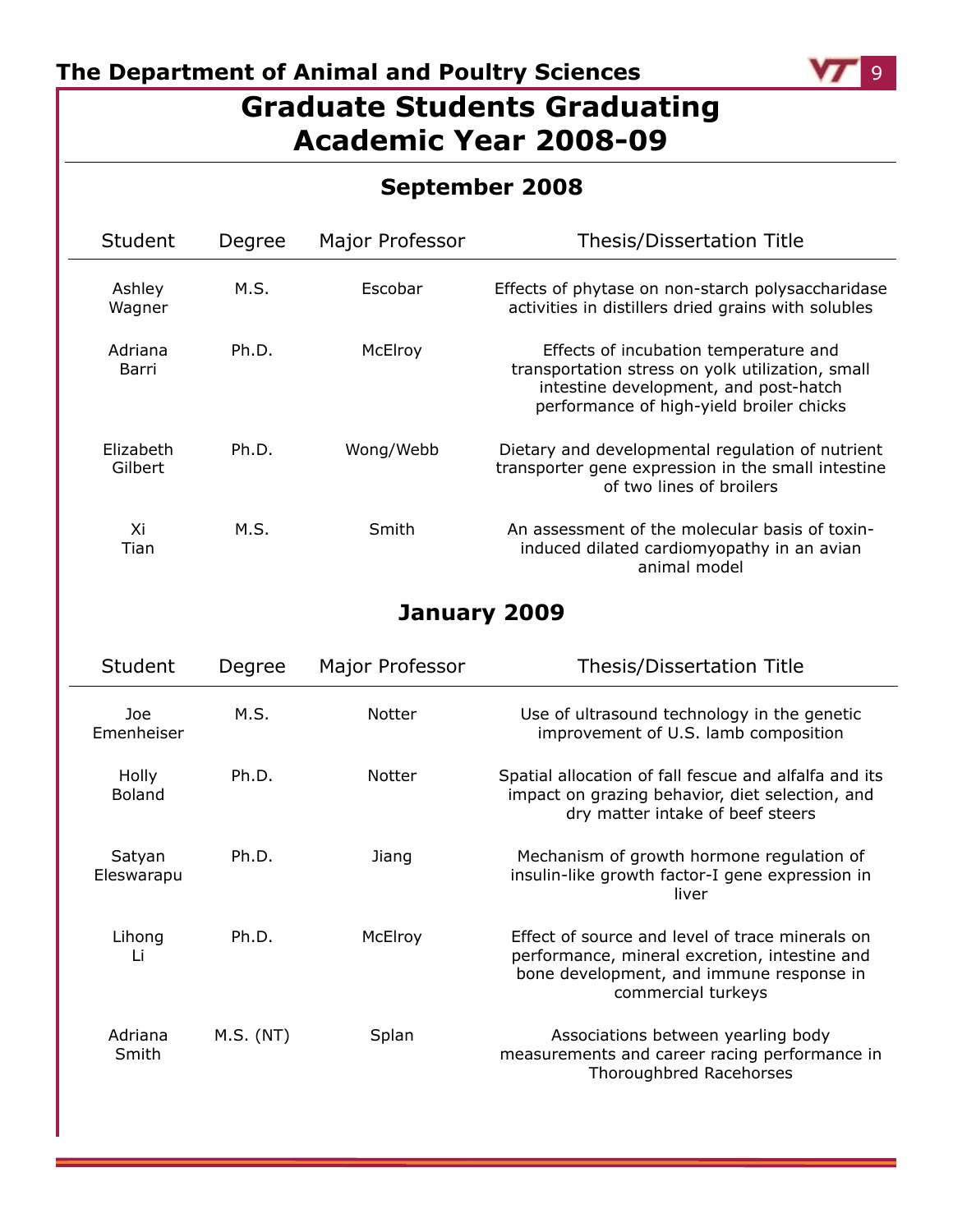## **Graduate Student Awards**

**Mr. Lance Leachman — Frank Baker Memorial Scholarship Award Beef Improvement Federation** by Ron Lewis



The Beef Improvement Federation (BIF) honored Mr. Lance Leachman with the Frank Baker Memorial Scholarship award for his essay "Combined selection for the beef cattle industry." The award was announced at the BIF 2009 Convention in Sacramento, California, on May 1, 2009.

In his essay, Mr. Leachman wrote "in com-

mercial herds, bull selection should be geared toward producing crossbreds that are optimal for the production system." Given that premise, he posed the question: "[Is industry] better served in utilizing purebred information alone, or a combination of purebred and crossbred information, in genetic evaluation of potential sires?" Combined Crossbred Purebred Selection allows for the combination of the vast amounts of performance information potentially available on crossbreds with that on purebred cattle when making genetic selection decisions.

"The genetic correlation between purebred and crossbred performance indicates the extent to which genetic progress achieved in purebreds will translate to crossbred offspring. Genetic correlations of less than 0.7 suggest that crossbred data can aid in genetic improvement" because of a weaker relationship between purebred and crossbred genetic merit. Evidence in livestock species suggests such weak correlations exist in practice. Mr. Leachman furthermore noted that "although Combined Crossbred Purebred Selection has been used widely in the poultry and swine industries, (the) increased requirements for pedigree and performance recording have limited its acceptance in beef cattle." He concluded his essay clarifying that this methodology "needs to be evaluated as cost-effective and applied initially to intensively managed commercial

**Ms. Jennifer Sottosanti — Graduate Student Certificate of Excellence**



Jennifer Sottosanti, an M.S. student advised by Dr. Audrey McElroy, received two awards for oral presentations of her research. Jennifer was awarded a Graduate Student Certificate of Excellence (1st place presentation in the Physiology section) for her research presentation "Incubation temperature profiles and post-hatch transportation stress effects on innate im-

munity and heat shock response in commercial broilers" at the International Poultry Scientific Forum in January. More recently she received first place for her presentation at the Graduate Student Assembly Research Symposium in March.

operations" before being adopted more widely in the beef cattle industry.

Frank Baker played a key leadership role in helping establish BIF in 1968, while he was chairman of the Animal Science Department at the University of Nebraska, Lincoln. The Frank Baker Memorial Scholarship Award essay competition for graduate students provides an opportunity to recognize outstanding student research and competitive writing in honor of the man widely recognized as BIF's founding father.

Mr. Leachman was raised on the Big Gully Farm, Maidstone, a Hereford cattle operation in the province of Saskatchewan in Canada. He earned a Bachelor of Science degree at Kansas State University before beginning graduate studies in the Department of Animal and Poultry Sciences in fall 2007. Beyond his scholastic achievements, Mr. Leachman is the coach for the livestock judging team at Virginia Tech. Through that role, and his involvement in other extension activities generally, he has gained recognition and respect as an ambassador for the Department and College.

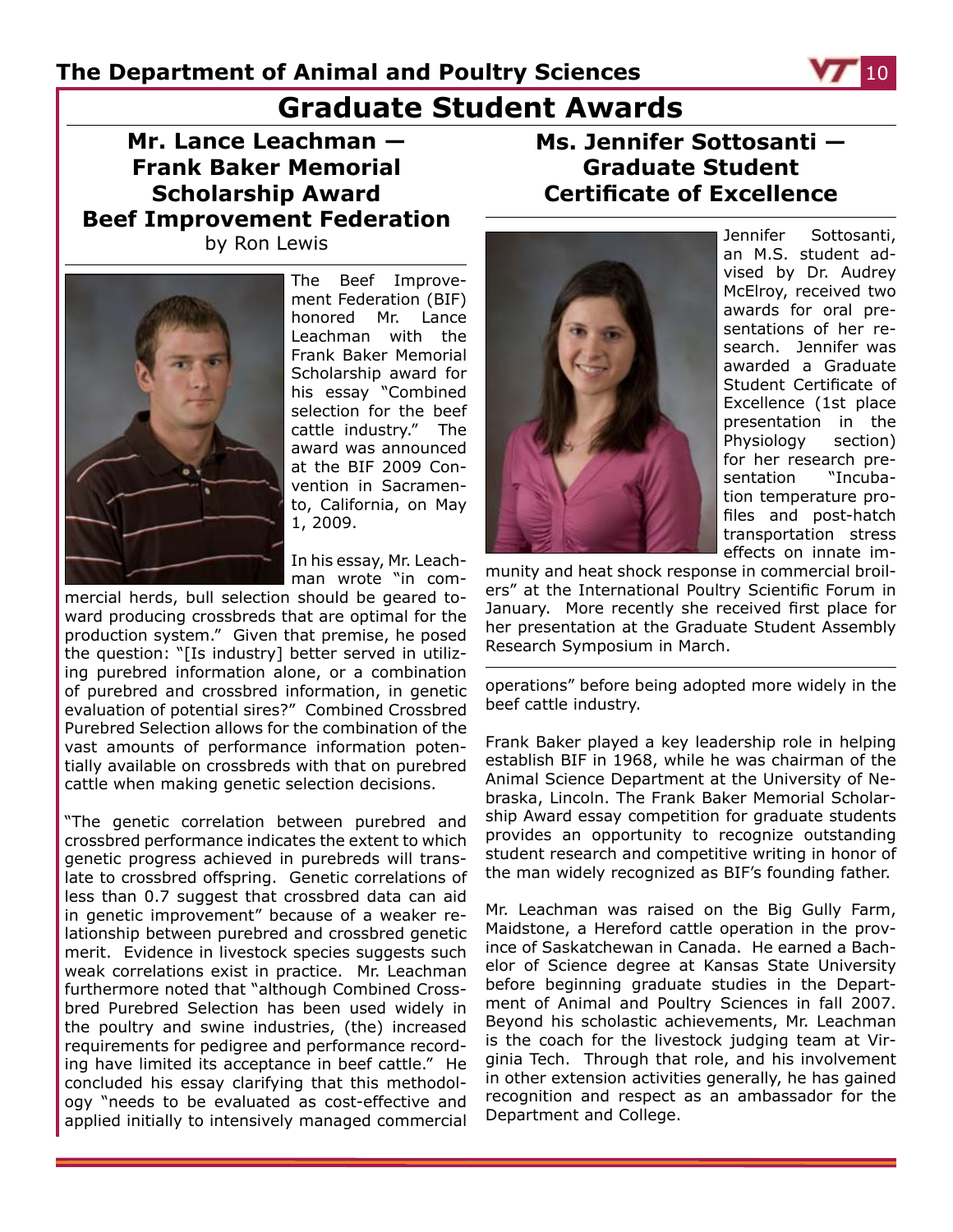

## **Dean's List Fall 2008**

Agnew, Morgan Elizabeth Aguilar, Michelle Allen, Kimberly Mary Altholz, Kelsey Susan Ashton, Caitlin Christine Barlow, Jessica Erin Barnes, Billie Jo Barrar, Elizabeth Jayne Barton, Christine Marie Bath, Ashley Nicole Bell, Ashley Lorraine Bell, Morgan Lea Bennett, Whitney Suzanne Berke, Kristin Anne Blatcher, Christina Marie Boyle, Matthew David Bramble, Thomas Wayne Brennan, Veronica Brooks, Jerilyn Teresa Brown, Britni Michelle Brown, Hannah Marie Browne, Nicole Ann Bryant, Jasmine Denine Burczynski, Sarah Elizabeth Burner, Jonathan Rexford Carrington, Anne Carter Carrington, Julia Leigh Clark, Christine Lynne Cookson, Ariel Nicole Correa, Bethany Ruth Cossaboom, Caitlin Cromer, Michael Kyle Crouse, Zachary Joseph Davis, Brooke Evan Davis, Carrie Victoria Dayton, Megan Marie Deliere, Erin Nicole Donovan, Sarah May Dorman, Hunter Anne

Dunn, Rachael East, Caitlin Marie Eberly, Heidi Renee' Echols, Andrew Clay Economos, Theresa Joan Eldred, Melanie Mary Elliott, Alyssa Joy Elmlund, Laura Kathleen Emmons, Taylor Evans, Emma Kate Faris, Laura Leanne Fary, Samantha Jaelene Fiktus, Richard Alexander Firebaugh, Sarah Paige Flinn, Candace Diana Gershon, Aveetal Gilley, Jacob Alexander Gomes, Genna Leigh Graham, Rachel Colleen Grant, Rachel Kristyn Grapes, Ashley Lavonne Greiner, Jacquelyn Elizabeth Hall, Erin Kimberlea Hall, Tiffany Ann Harris, Leah Michelle Heller, Erin Leigh Herbert, Miranda Grace Hickman, Amber Leanna Hilgartner, Eric Thurman Hill, Jocelyn Nicole Horricks, Brianna Renay Huff, Elise Michelle Hunt, James Martin Jacob, Joanna Caitlin Jacobs, Courtney Melissa Jacobs, Kaitlin Nicole Jones, Christine Suzanne Jones, Katherine Elizabeth Jones, Kimberly Anne Joyce, Kelly Jean

Kadotani, Saki Kelliher, Whitney Ann Kelly, Lindsay Brooke King, Ben Patrick Knight, Katherine Dean Knoebel, Nicole Adrienne Knopp, Christopher James Koegel, Adrienne Lee Kopanko, Ashley Marie Lacy, Kathryn Austin Laurie, Diane Elizabeth Leith, Caitlin Mary Liskey, Thomas Hunter Martin, Whitney Renee Mastromano, Gabriel Annabella Mautone, Jessica Marie Messerly, Ellen Lisbeth Metcalf, Harper Korey MicKey, Julie Ann Miller, Kara Lynne Minovich, Michael James Mitchell, Stephanie Lynne Neff, Laura Elizabeth Norwood, Anna Britton Ott, Jessica Lynn Park, Chaelee Alex Park, Meredith Kathleen Paulette, Morgan Robert Perry, Ashley Kent Pierce, Callie Savannah Pollock, Sierra Lynn Preskitt, Jessica Louisa Reed, Devon Nicole Reeves, Heather Frances Rich, Jessica Stirling Ritzi, Miranda Marie Rockwell, Erin Lee Romine, Jessica Franklin Ruffner, Kristina Marie

Sanders, Mary Louise **Stuart** Shores, Regina Marie Singer, Lauren Smith, Garrett Paul Snow, Laura Maureen Spangler, Wesley Langhorne Spellerberg, Rebecca Marie Spivey, Allison Jane Still, Virginia Bess Strauss, Amanda Kathryn Subbarayan, Priya Anjali Sullivan, Carly Virginia Surotchak, Jennifer Lauren Swank, Shannon Adair Todd, Danielle Ashley Tomaszewski, Heather Lynn Traywick, Riley Ellis Tubesing, Monica Elizabeth Turner, Laurita Frances Vanderhoof, Christopher Brian Walker, Katherine Legh Walters, Jessica Nicole Washington, Cassandra Mae Weakley, Amanda Lynn Weaver, Sarah Elizabeth White, Clarice Danielle Wilson, Meaghan Kathleen Wilt, Brittany Nicole Won, Samantha Gwai Lan Wyderko, Jennifer Anne Wyszynski, Megan Jude Yager, Cody Mitchell Zezeski, Abigail Lee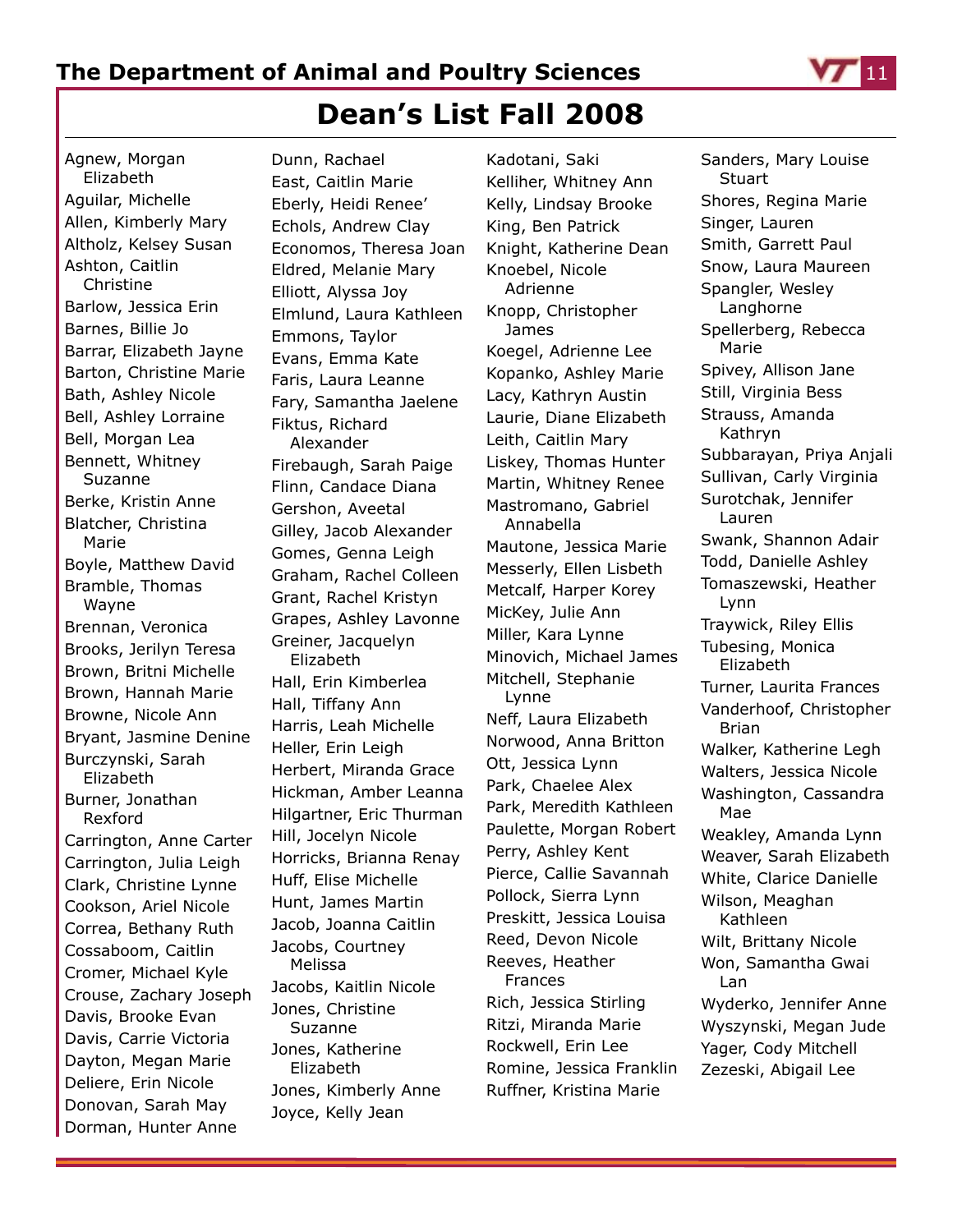## **2009-2010 APSC Scholarship Recipients**

**Litton Sheep Industry Student Leader Scholarship** Garrett Smith

**Ralph Hunt Beef Industry Student Leader Scholarship** Sarah Joseph

**Lorenz Neuhoff, Jr. Pork Industry Student Leader Scholarship** Sarah Weaver

**Lou Dixey Beef Industry Student Leader Scholarship** Tommy Bramble

**Fred Campbell Horse Industry Student Leader Scholarship** Ellis Traywick

**Denver D. Bragg Poultry Science Student Leader Scholarship** Samantha Renalds

**Rocco Lamb Farms Student Leader Scholarship** Ashley Kyle

**Animal and Poultry Sciences Scholarship** Maria Imhof

Katherine Knight

#### **A.L. "Ike" Eller Scholarship**

Andrew Echols Emma Evans Javier Garcia Allison Spivey Priya Subbaryan Amanda Virts Trevor Whiteside

**E.A. & H.H. Livesay Scholarship** Megan Mitchell Kelly Zier

**Tom and Christine Marlowe Freshman Scholarship** Morgan Paulette

#### **Ashe-Lockhart Scholarship**

Ashley Bath Shaylen Hall Lauren Kinter Kaylee Kohlhaas Katy Lamb

**K.C. and Polly Williamson Scholarship** Erin Rockwell

> **Owen Thomas, Jr. Memorial Scholarship**

Callie Pierce Daniel Reynolds

## **Richard S. Ellis, IV and**

**Roy A. Meek, Jr. Scholarship** John Benner Sarah Crossett

**George G. Green Scholarship** Emily Murray

**Harry Wyatt Scholarship** Kelly Rakes

**Lou Dixey Scholarship** Laura Faris Farah-Dale Siodmok

**William Earl Browning Scholarship** Anna Swanson

#### **Charles W. Thomas Memorial Scholarship** Shannon Auth

Caitlin Cossaboom Billie MacFarlane

### **Arden N. Huff Scholarship**

Andy Carrington Julie Carrington

**Rocco Lamb Scholarship** Amber Workman

**General J.E.B. Stuart-Real Daughters (of the Confederacy) Award** Theresa Economos

**Scholarship Recipients,** continued on p. 14

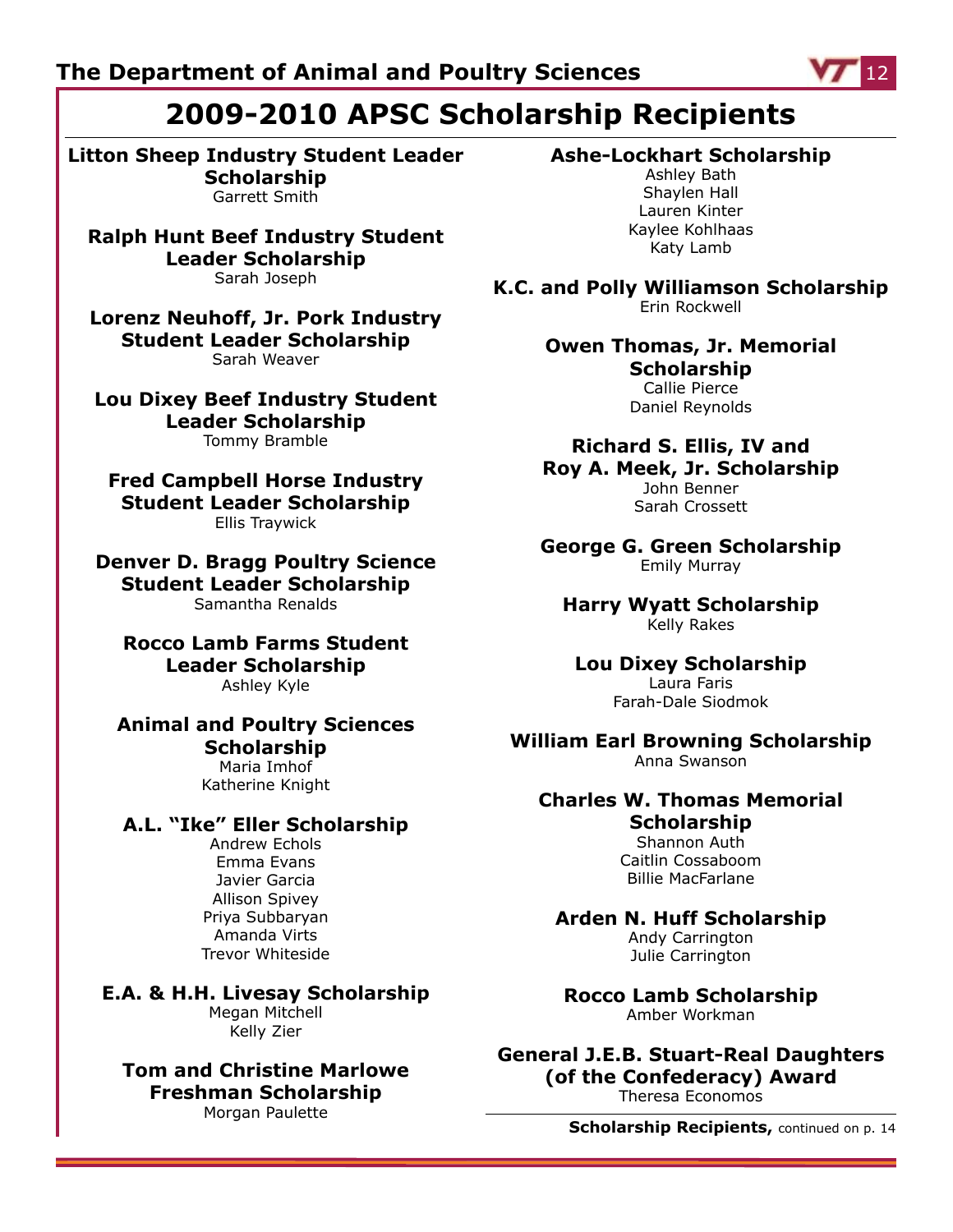## **Undergraduate Awards**

**Garrett Smith — ACC Meeting of the Minds** From an article by Susan Trulove



Garrett Smith of Warrenton, VA, was one of seven students from Virginia Tech to present a project at the fourth annual Atlantic Coast Conference (ACC) Meeting of the Minds Undergraduate Research Conference in North Carolina State University on April 2-4, 2009. The selection process was competitive with each college nominating undergraduate research

proposals for review by a university committee.

Garrett, an honors student majoring in animal and poultry sciences with a minor in agricultural business management, conducted "A comparison of the cost of parasite resistance in crossbred Katahdin lambs using strategic versus selective deworming regimes." Economic losses due to parasitism are a major problem in sheep production worldwide, and Southwest Virginia is no exception. Parasites are becoming more and more resistant to deworming drugs.

The study compared levels of infection and growth performance of Katahdin lambs, a composite breed created to be highly resistant to parasites, using different deworming regimes that involve both deworming treatment and pasture management strategies as well as a control regime that represents the most common practices in Southwest Virginia. The research found that current industry practices, specifically returning lambs to highly infected pasture after treatment, were inadequate to prevent re-infection. The lost opportunity for revenue as a result of poor growth in animals fighting infection was significant, Smith wrote.

The study reported the economic impact and recommended that producers use effective pasture rotation whenever possible. Smith's faculty advisor is Animal and Poultry Sciences Professor David Notter.

### **Morgan Agnew — Outstanding Senior in APSC**

Morgan Agnew was honored this May as the Outstanding Senior in the Department of Animal and Poultry Sciences for 2009. A native of Wyndmoor, PA, Morgan finished her undergraduate degrees in Animal and Poultry Sciences and Biological Sciences with an Honors Baccalaureate in May 2009.

Morgan has amassed an impressive resume during her four years at Virginia Tech with a long list of awards and accomplishments. She has been a member of Phi Kappa Phi, Golden Key International Honor Society, Gamma Sigma Delta Honor Society of Agriculture, and Phi Sigma National Biological Sciences Honor Society.

Morgan has held several leadership positions on campus including Committee Chair Block and Bridle - Horse Judging Clinic (Fall 2008), Co-Chair - Academic Quadrathlon Planning Committee (Fall 2008), Pre-Veterinary Medical Association of Virginia Tech: President (2007-2009), Secretary (2006-2007), Block and Bridle: Best Female Pledge (Fall 2006), and Alpha Zeta Virginia Chapter: Chronicler and Webmaster (2008-2009), Pledge Class President (Fall 2006). She also served as a tutor for the Center for Academic Affairs and Excellence and has been a teaching assistant in several APSC and BIOL courses.



Morgan Agnew is presented with the Outstanding Senior Award for APSC by Dr. Susan Sumner.

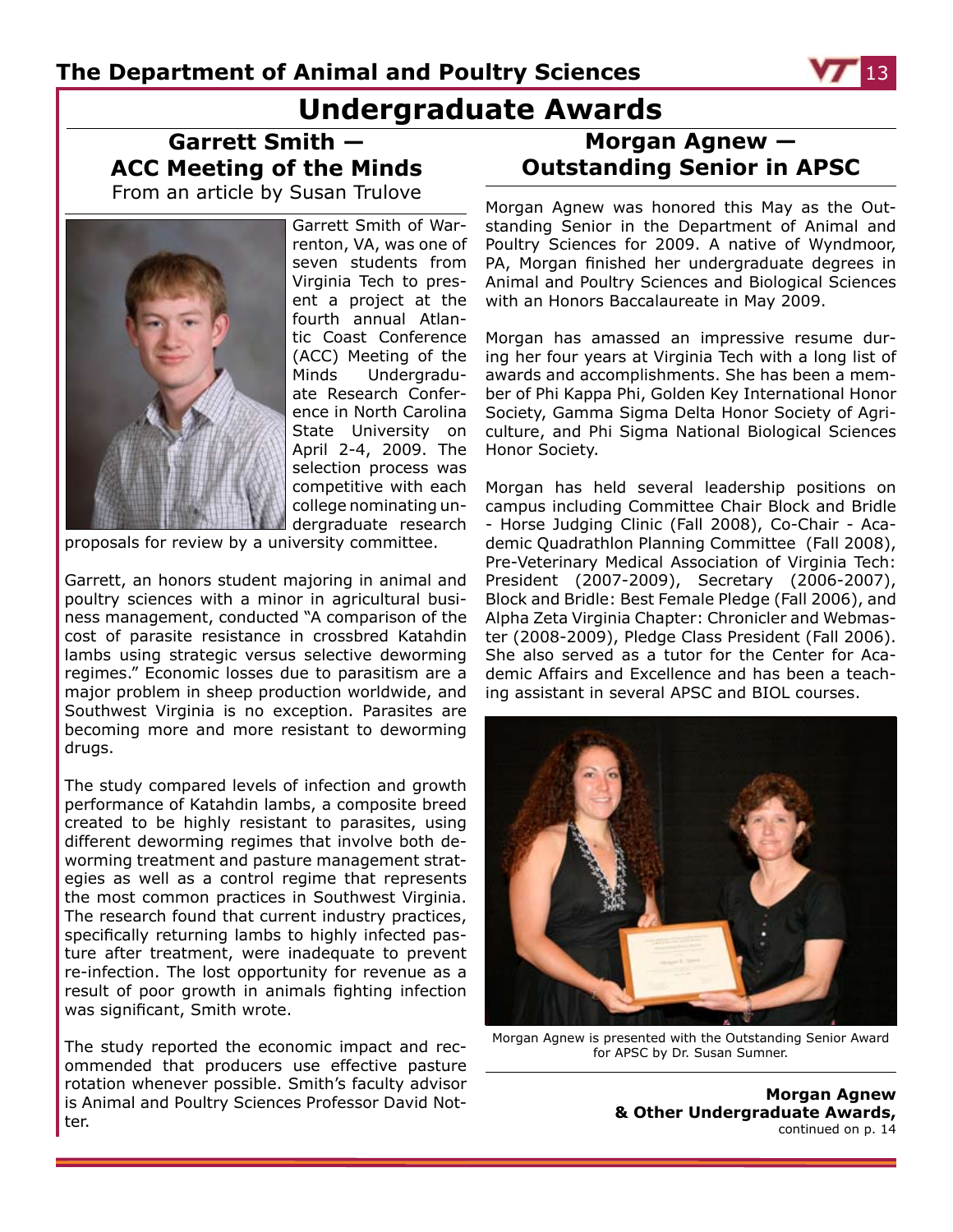**Undergraduate Awards,** continued from p. 13

#### **Morgan Agnew,** continued from p. 13

Some of Morgan's extracurricular activities have included serving as an Undergraduate Research Assistant at the Virginia-Maryland Regional College of Veterinary Medicine where she studied parasites in fresh water otter digestive tracts and being a member of the 2007 first-place Quadrathlon Team for Animal Poultry Sciences/Dairy Science.

Morgan participated in summer internships at Perrotis College American Farm School in Thessaloniki, Greece (2008) and at Highlife Farm in Orlando, FL (2006, 2007). These internships provided Morgan with a variety of practical experiences in widely diverse areas of agriculture as well as the opportunity to travel extensively.

Morgan Agnew is an excellent example of a serious student who absorbs information voraciously, welcomes every opportunity to participate in new and different activities, serves her community and helps her peers unselfishly. She is highly deserving of the recognition as outstanding senior in the Department of Animal and Poultry Sciences.

### **Ms. Emma Kate Evans Undergraduate Research Award**



Emma Kate Evans of Crozet, VA, was awarded the Undergraduate Research Award by the Virginia Tech Chapter of Sigma Xi, the scientific research society. Emma Kate is a double major in Animal and Poultry Sciences and Dairy Science in the College of Agriculture and Life Sciences. She is conducting research on how dairy cattle could utilize nitrogen more efficiently, a problem in protein synthesis.

Her advisors are Dr. Paul Siegel, professor emeritus of Animal and Poultry Sciences and Dr. Marc Hanigan, associate professor of Dairy Science.

#### **Scholarship Recipients, continued from p. 12**

#### **Mary Howe diZerega Memorial Scholarship** Heidi Eberly Kristina Ruffner Lora Walls

#### **Jack S. Copenhaver Scholarship** Kim Fisher

Tom Liskey Ashley Roberts Colby Sheets Molly Snow Brian Turner Amanda Weakley

**Virginia Pork Industry Scholarship** Brittany Wilt

> **George Litton Scholarship** Gabriel Mastromano

**W. T. Bailey Livestock Judging Scholarship** Jonathan Burner

#### **Delano Scholarship**

Caitlin East Jessica Mautone Shannon Swank Laurita Turner

#### **Ralph Hunt Scholarship**

Rosella Harris Clara Nelson

### **Emily Jane Hilscher Memorial Scholarship**

Ashley Perry

*Congratulations to all scholarship recipients from the Department of Animal and Poultry Sciences!*

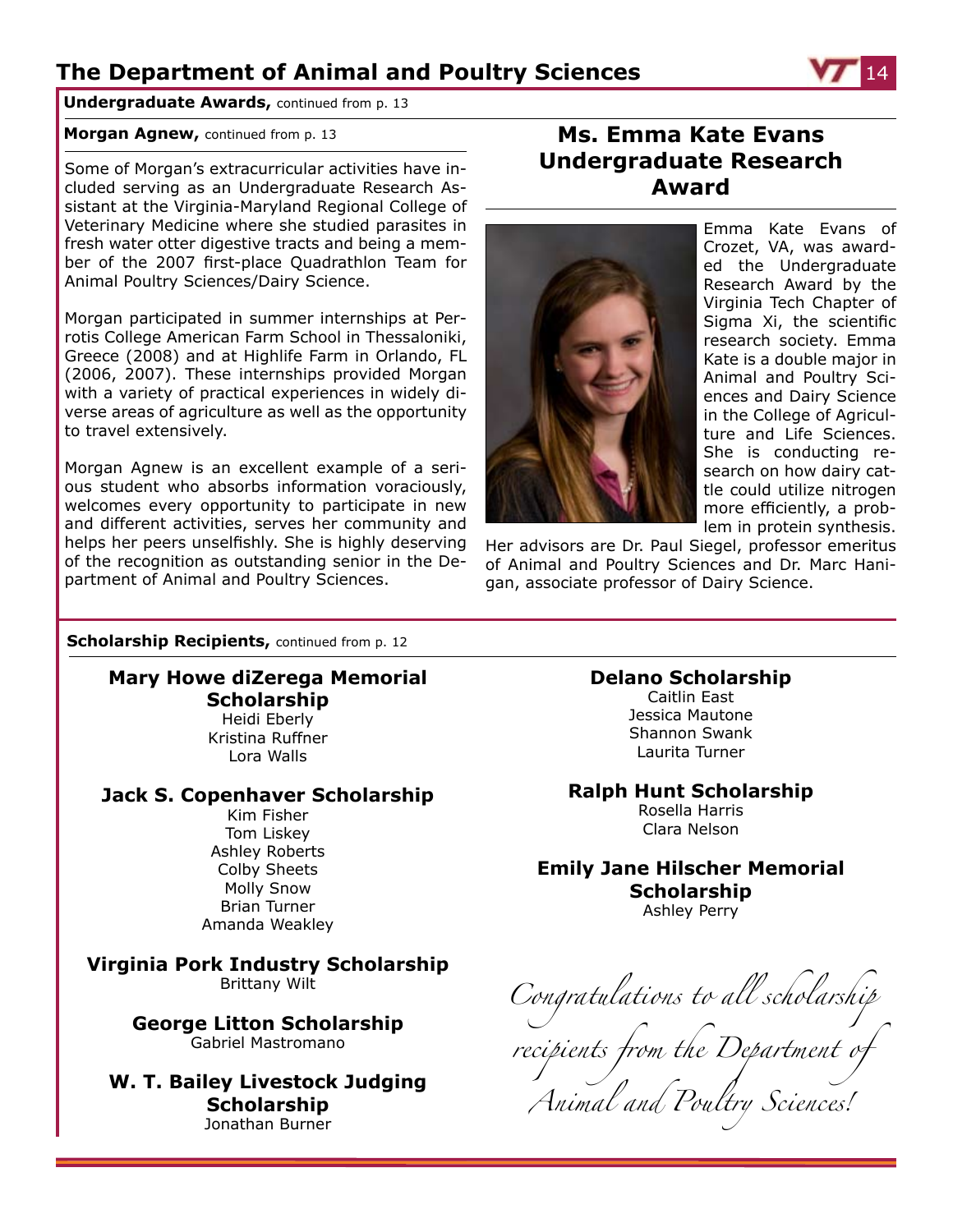

## **Block and Bridle Club**

by Brittany Wilt

At the club meeting held March 4, 2009, the following individuals were elected to offices of the Virginia Tech Block and Bridle Club for 2009 - 2010. They will serve beginning with induction in late March through March of 2010 when elections will again be held.

### **2009-2010 Block & Bridle Officers**

| <b>Office</b>                  | <b>Name</b>                                                                    | <b>Major</b>               | <b>Email</b>                                |
|--------------------------------|--------------------------------------------------------------------------------|----------------------------|---------------------------------------------|
| President:                     | <b>Jessica Crockett</b>                                                        | <b>AAEC</b>                | j6r7c8                                      |
| <b>Vice President:</b>         | <b>Ashley Kyle</b>                                                             | <b>APSC</b>                | akyle                                       |
| Secretary:                     | Samantha Renalds                                                               | <b>APSC</b>                | hokie34                                     |
| Treasurer:                     | Cynthia Koontz                                                                 | Ag Sci/APSC                | ckoontz                                     |
| Reporter:                      | <b>Brittany Wilt</b>                                                           | <b>APSC</b>                | bwilt89                                     |
| <b>Alumni Relations:</b>       | <b>Rachel Grosse</b>                                                           | <b>APSC</b>                | rgrosse                                     |
| Marshall:                      | Elicia Tate                                                                    | <b>APSC</b>                | entate                                      |
| Historian:                     | <b>Kasey Arrington</b>                                                         | APSC/DASC                  | starnkc                                     |
| <b>Membership Coordinator:</b> | Sarah Weaver                                                                   | <b>APSC</b>                | seweaver                                    |
| <b>BBQ Chairs:</b>             | <b>Blaine White</b>                                                            | <b>APSC</b>                | bswhite                                     |
| Advisors:                      | <b>Stuart Saunders</b><br><b>Tommy Bramble</b><br>Mark Wahlberg<br>Dave Linker | <b>APSC</b><br><b>APSC</b> | $m$ ss06<br>tbramble<br>wahlberg<br>dlinker |

Spring 2009 has been another very eventful and busy season for the VT Block and Bridle Club. A major highlight of this semester included the 87th Annual Little International Livestock Show. B&B also hosted five 4-H and FFA contests, with an overall total of 1,386 participants! Other activities included a National Convention trip to San Antonio, Texas, National Ag Day, the Virginia Beef Expo, the Ham Show and Sale, and the APSC Banquet, all while welcoming a new active pledge class!

#### **National Convention**

February 12-14th was the Block and Bridle National Convention in San Antonio, TX with a stop along the way in Baton Rouge, LA. A total of 24 B&B members, accompanied by club advisor Dave Linker, made the exciting trip, listening to speakers, having break-out sessions, and going on tours to places such as Shiner Brewery, King Ranch, Hall of Horns, and Graham Land & Cattle. The club brought home several awards, including first place Scrapbook, second place Outstanding Senior Award for Kelli Beavers, third place for Chapter Activities, second place for the Website, and third place for the Annual. The group had an awesome time and can't wait for the next convention in Louisville, KY, in November 2009.

#### **Hippology/Horse Judging Contests**

On February 20th, VT Block and Bridle Club welcomed 87 4-H and 86 FFA participants at our annual Hippology Contest at the Alphin-Stuart Arena. Contest chair Lindsey Williamson, organized a thirty-question written exam, covering topics such as principles of horsemanship, nutrition, reproduction, anatomy, and medicine. A PowerPoint test was then administered with fifty identification questions on parasites, parts of the horse, markings, colors, and blemishes. Stations in the arena were also set up with questions pertaining to feeds, bits, anatomy, medicine, and classes based on conformation. Groups were required to make presentations about how to deal with certain equine management scenarios. A day later, on February 21st, Lindsey Williamson and the B&B Club also hosted the annual Horse Judging Contest with 93 4-H and 128 FFA contestants. This contest was designed to test judging ability with ten classes of horses, including Hunter in Hand, Stock-Type Horses, Mares in Hand, Arabians in Hand, and Fjords in Hand. Several under-saddle classes were also held, including Hunter Under Saddle, Western Pleasure, a Reining class, and Hunt Seat Equitation.

#### **National Agricultural Awareness Day**

On March 19th, Block and Bridle joined Collegiate FFA, Dairy Club, and the CALS Ambassadors to cel-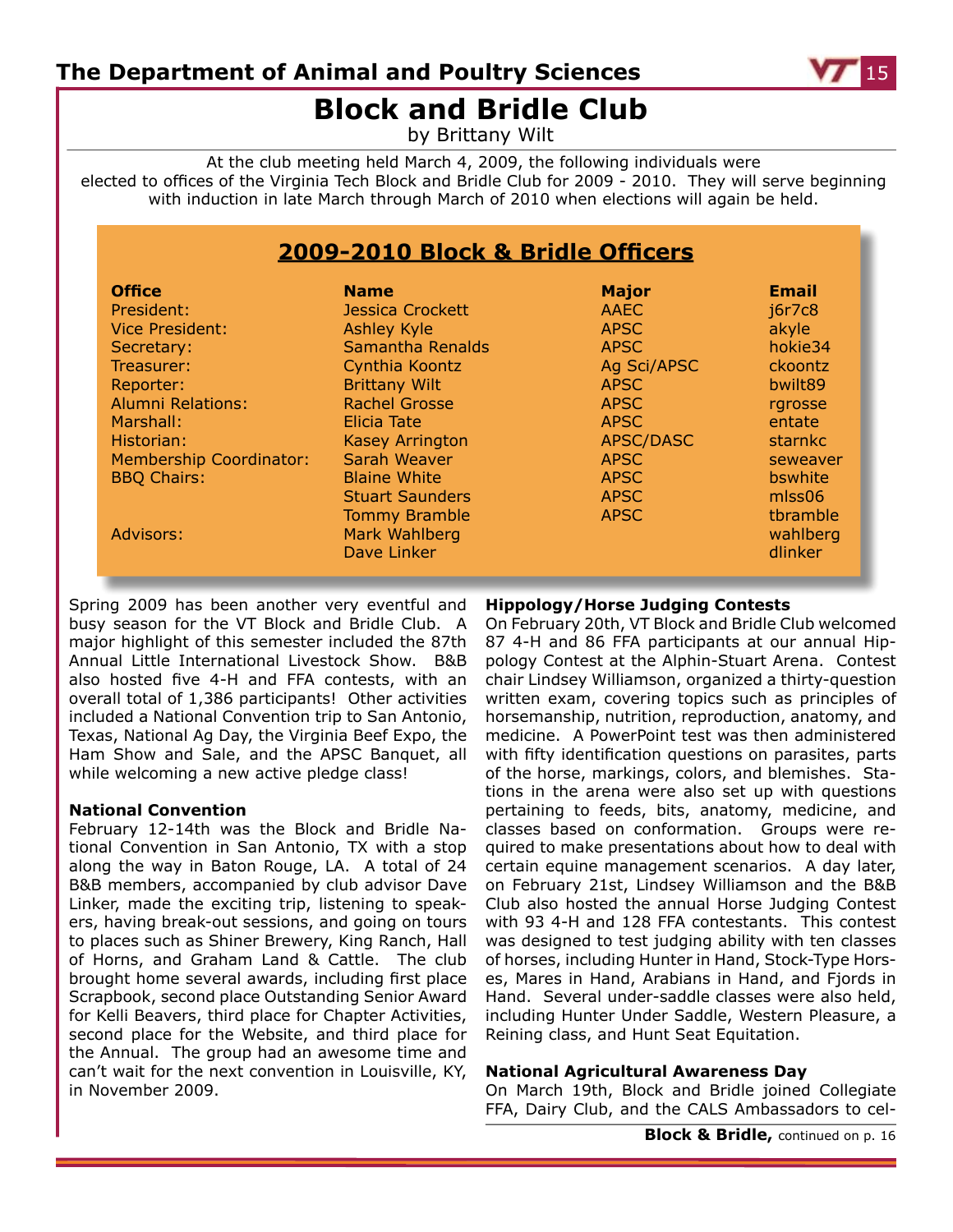ebrate National Ag Day on the Drillfield. B&B members began cooking BBQ at the Alphin-Stuart Arena around 6 am, in time for serving free BBQ sandwiches to passing students on the Drillfield around 11 am. Students from the club and the College of Agriculture and Life Sciences worked hard to bring a positive light and awareness to the importance of Agriculture in today's soci-



**Block & Bridle,** continued from p. 15



B&B member BethAnn Williams collects cards from contestants after a Stockmen's station.

#### **Stockmen's Contest**

On March 27th, B&B hosted the annual Stockmen's Contest in the Alphin-Stuart Arena. Event chair Em-

ety.

ily Murray designed questions to test 195 junior and 287 senior 4-H and FFA participants on information regarding vocabulary, feeding and nutrition, anatomy and physiology, livestock management practices, equipment, yield/quality grade, and dressing percentage. A breed identification class was also included in which participants were required to identify ten different breeds of sheep, cattle, or hogs. The six judging classes included Angus heifers, market

hogs, breeding does, market lambs, hay judging, and meats judging. All the test information and judging classes served as an excellent way to rank the knowledge of the contestants!

**Meats Contest**

March 27th was the date for B&B's annual Meats Contest held in classrooms of the Litton Reaves academic building and the Food Science building. Contest chair Dana Gochenour designed 25 question quizzes, as well as written problems to test the knowledge of 106 4-H and FFA participants from throughout the state. Questions pertained to the iden-

B&B member Emily Murray,

tification of retail cuts of beef, lamb, and pork, judging classes of wholesale and retail carcasses, meat storage and processing protocols, and yield/quality grading.

#### **Livestock Contest**

The annual Livestock Contest took place on March 28th at the Alphin-Stuart Arena. Reasons were later given at Litton Reaves following the beginning stages of the contest. Contest chair Jacob Gilley organized questions to test 141 Juniors, 175 Seniors, and 88 Advanced 4-H and FFA participants on knowledge pertaining to nine different livestock judging classes. The classes included market hogs, Dorset rams, Angus bulls, market boar goats, Charolais heifers, Hereford heifers, commercial breeding gilts, and market lambs. The winner of the advanced team went to Augusta County 4-H, the senior regular team winner went to Loudoun County 4-H, and the junior regular team winner for Piedmont 4-H. Individual awards

> went to advanced winner Lacey Koontz, senior regular winner Mike Ohler, and junior regular winner Morgan Alexander. Congratulations to these winners and all who both participated and helped out with the event!

#### **VA Beef Expo**

April 17-19th was the Virginia Beef Expo held at the Rockingham County Fairgrounds in Harrisonburg, VA. Block and Bridle members, led by Joe Epperly, made the annual weekend trip to

help organize and set up the event, serve as announcers, weigh cattle, work the rings, aid in registration, and help present awards. All who participated had a great trip and their help was much appreciated by everyone involved in this year's Beef Expo.

#### **APSC Banquet**

April 24th was the date for the annual Department of Animal & Poultry Sciences Banquet. The banquet was hosted by Custom Catering in Blacksburg and honored the 2009 APSC Scholarship recipients, as well as departmental clubs. Dr. Dan Eversole hosted the evening and announced the scholarship recipients, many of whom are active members of the Block & Bridle Club. Outgoing B&B Officers were recognized for their service and dedication and the newly elected officers for the club were initiated. The annual B&B



A contestant leans in for a better look at a Meats Contest station



showing at the 2009 Beef Expo

**Block & Bridle,** continued on p. 17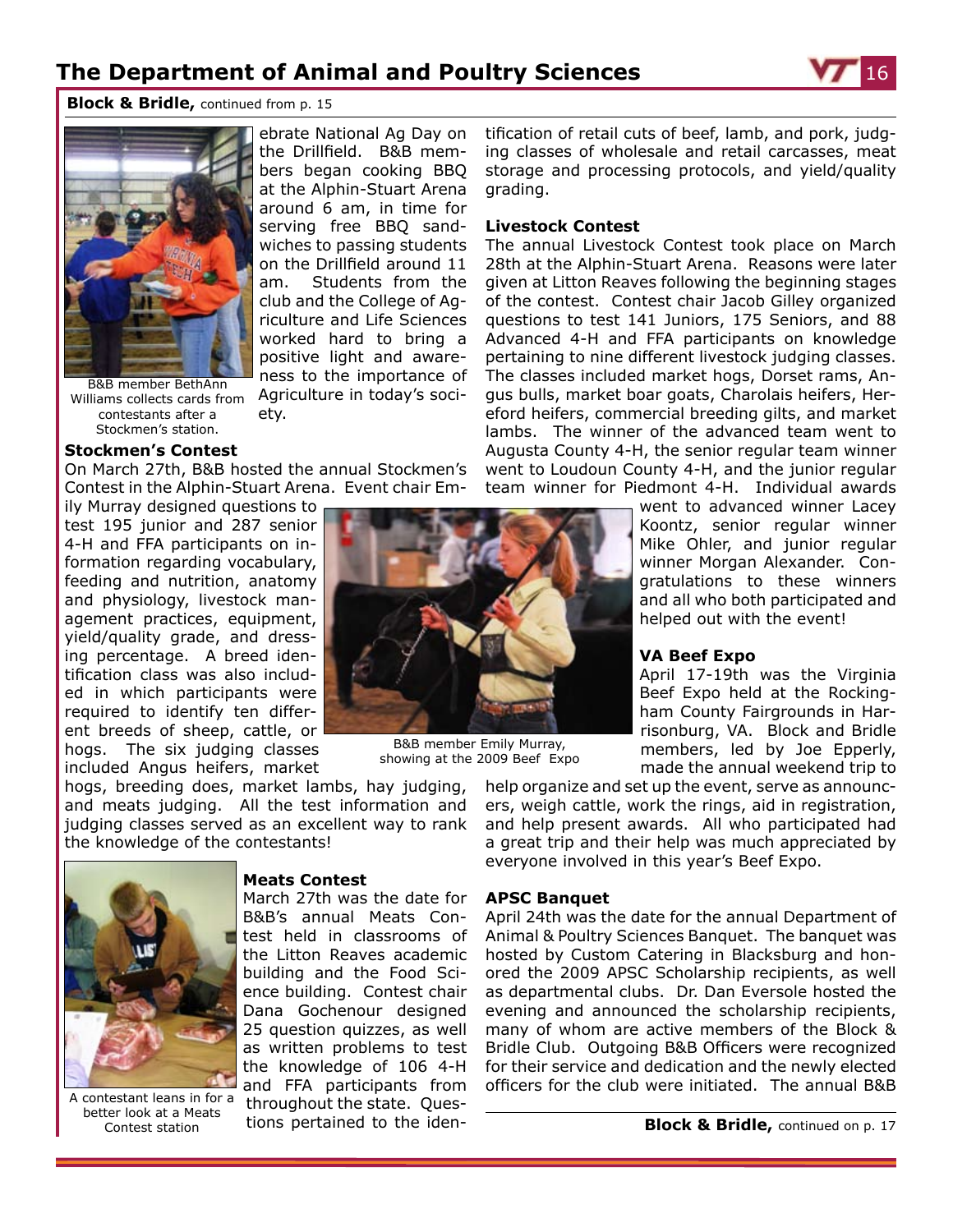

and executing a successful show. Barn chairs for Little I included Allen Heishman, Joe Epperly, and Brittany Full for the Beef Barn; Kelly Barber, Brittany Jones, and Chris "Hollywood" Smith for the Horse Barn; Ashley Kyle, and Clara Nelson for the

**Block & Bridle,** continued from p. 16

club awards were also given at the banquet by friends of the recipients. The Senior Service Award went to Josh Stephens, the Outstanding Junior Award to Tom Liskey, the Outstanding Senior Award to Krisha Witt, the Rising Junior Award to Rachel



B&B attendants of the APSC Banquet

Grosse, and the Rising Senior Award to Stuart Sanders. The Outstanding Senior and Outstanding Junior awardees will proceed to compete at the national level during the next B&B convention. Active B&B member, Ashley Perry, was also honored with the celebrated Emily Jane Hilscher Memorial Scholarship. The VT Block and Bridle Club is very proud of the members recognized at this banquet and would like to again congratulate all of them for their impressive academic and extracurricular achievements!

#### **87th Little International Livestock Show**

The 87th Annual Little International Competition began with Animal Drawing on March 17th. Participants were divided into Novice and Experienced groups (as well as Intermediate with Cattle) and then randomly assigned individual animals within their chosen species of swine, cattle, sheep, or horses. After a little over a month of training and grooming, contestants were ready to compete at the 87th Little International Livestock Show on April 25th. BBQ, cole slaw, beans, and drinks were all made to serve as lunch for Little I showman, volunteers, alumni, and visitors. Little I Chairman, Josh Stephens, worked very hard organizing, preparing,



Top Winners, Judges, Chairmen, and Ringmen of the 87th Annual Little International Livestock Show

Sheep Barn; and Nicole Browne and Sarah Weaver for the Swine Barn. Ringmasters Joe Epperly and Allen Heishman worked to keep track of competition information throughout the day. Master of Ceremonies Laura Neff also helped with conducting the contest and aided Josh Stephens with announcements. B&B was happy to welcome back alumna Laura Parr as the honorary Little I Princess. The Grand Champion Sheep Winner went to Andrew Echols, the Grand Champion Swine Winner to Jonathan Burner, the Grand Champion Horse Winner to Anne Donner, and the Grand Champion Cattle Winner to Emily Murray. Overall Grand Champion Showman was awarded to Andrew Echols with the Overall Reserve Grand Champion going to Jonathan Burner. Judges for the contests included Rosalea Riley (sheep), Lance Leachman (swine), Jeni Lamb (horses), and Amanda Lickey (cattle). B&B owes thanks to the judges and everyone who helped with the contest for another successful year with Little I!

#### **Ham Show**

The 41st annual Ham Show was held on April 24th, followed by the Ham Sale during Little International on April 25th. Ham Show & Sale Chair Sarah Weaver worked hard to gather a total of eight hams from five different exhibiting curers. The hams were each judged according to appearance, quality and color

of leanness, lean to fat ratio, aroma, flavor, and texture. The Grand Champion Ham was awarded to curer Richard Neff, and was purchased by David Coleman while



B&B members awaiting the Ham Sale on the day of Little International

**Block & Bridle,** continued on p. 19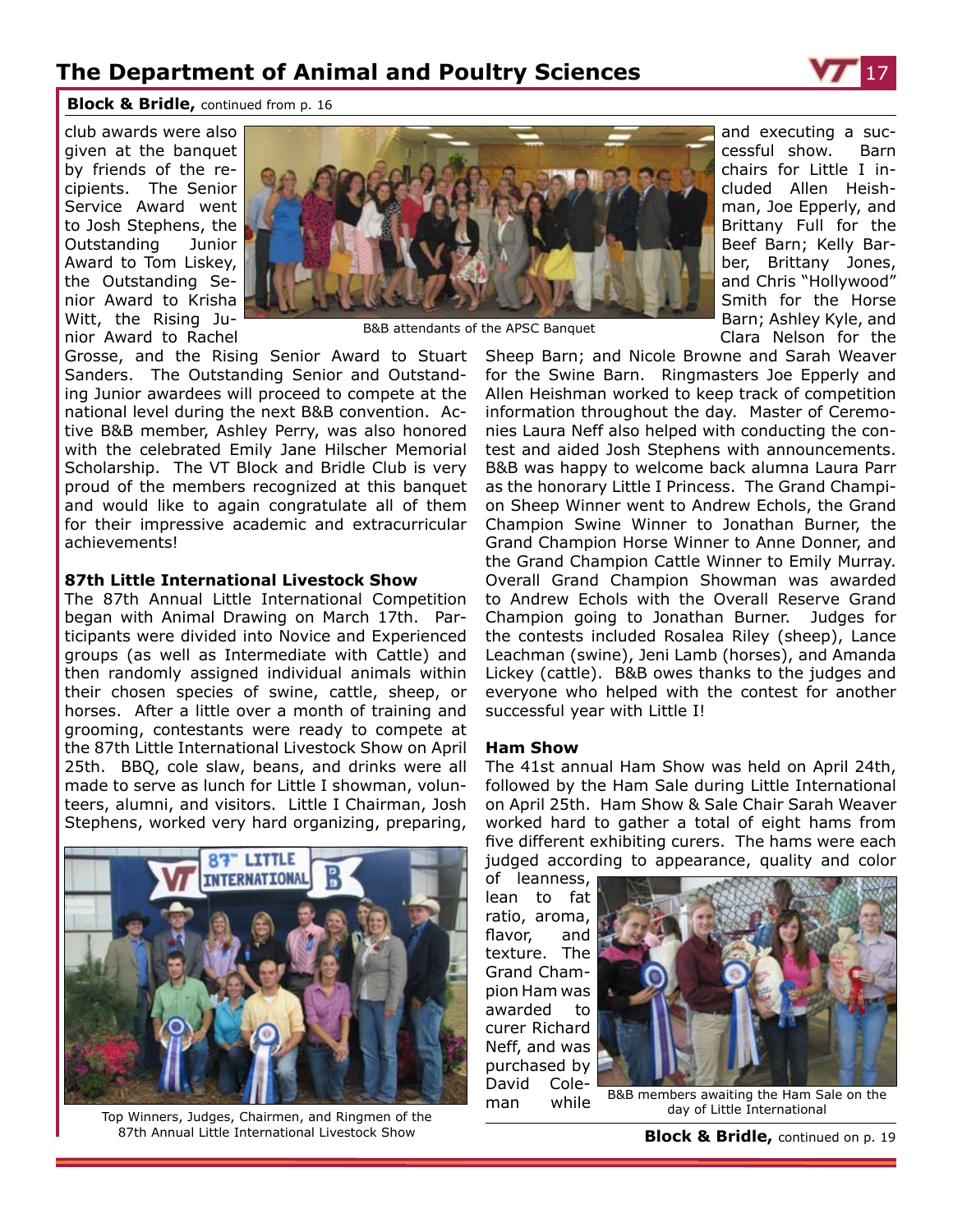## **The Department of Animal and Poultry Sciences Virginia Tech Horse Judging**

by Julia McCann



The Virginia Tech Horse Judging Team bolted out of the gate this spring with the enthusiasm and effort it takes to create a very successful experience for all. A total of 11 students put forth the effort to refine their evaluation and speaking skills and represent the program admirably in two national contests.

With the groundwork laid in the advanced spring judging course and two

practice contests under their belt at the B & B contest and the Viriginia State 4-H contest, the team headed to the Middle Tennessee State All Breeds Contest on March 27. Stops along the way to view excellent horses included Kyle Hughes in Meadowview, Mac McPherson and friends in Bristol, Butch Butcher in Maynardsville, TN and Bobby Richards in Franklin, TN with Tennessee Walking Horses. The two teams were victorious, finishing first and third overall in a 13-team field. Additionally five Hokie students placed in the top 10 overall individuals.

With a two-week span to further polish up on all the stock horse performance events, it was time for the team to head west to the American Paint Horse Collegiate Horse Judging Contest. This contest brings together teams from all the major horse programs in the country and the competition was tough with 23 teams in the Senior Division this spring. Ten Hokies made the trip and certainly enjoyed the Texas flavor of food, hospitality, fine horses, and incredible experiences. It was the first plane flight for Tracie, and the team enjoyed fabulous farm visits at Edgewood/Lanning Quarter Horses, Valor Thoroughbred Farm, and Scott Suggs on Saturday where they judged 14 classes! Great learning experiences were encountered with visits to Kathy Smallwood, Dave Dennison, Jerry Erickson, Kelly Stone, Mike McMillan and Morgan Lybert to see and learn how to sort high quality horses in all the events to be seen in the contest. Not to be forgotten is the Hokie Pokie performance at Babe's Chicken House in Sanger, TX which was followed by a couple of set of reasons on the main street of Sanger that night, and of course some shopping in Cow Town for the perfect TX boots! The laughter and camaraderie among the team members was second to none and it was this team spirit and effort that came together to make such a difference on contest day.

With over 3,000 points on the line for a team total, the two Hokie teams, each comprised of five individuals, were only 14 points apart, and Virginia Tech was the only school to have two teams recognized in the top five rankings for the contest. Team A placed fourth in Performance judging, Team B placed fourth in halter judging and the teams were fifth and eighth overall. Individually, Diana Campbell was eighth in halter judging. Jeni Lamb was first in performance judging, third in reasons, and seventh overall in the contest that was won by Middle Tennessee State University, followed by Colorado State in second and Sam Houston in third.

Not only did everyone on the Texas trip return with ribbons for their effort, they came back with nine best friends for life. It really does not get any bet-



Front Row (l-r): Lauren Cummings, Kate Walker, Ashley Clark, Danielle Wroblewski, Coach Julia McCann. Back Row (l-r): Amanda Bowen, Tracey Maier, Tara Fickling, Meredith Park, Collins Mehfoud, Diana Campbell.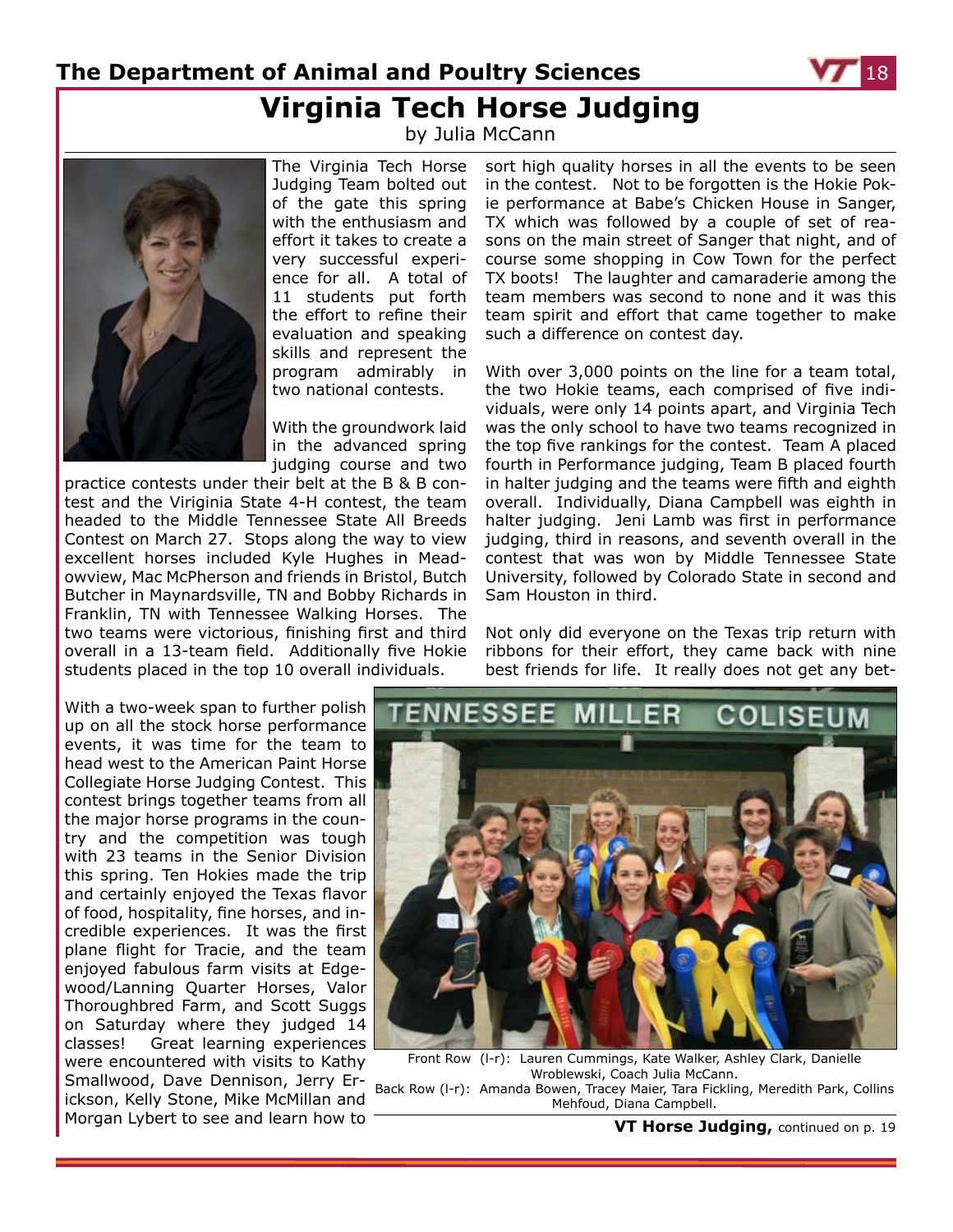the Reserve Champion Ham was awarded to curer, R. M. Felts, and was purchased by AGR Alumni. Animal Science and Block and Bridle alumnus David Leonard served as the auctioneer for the Ham Show. Special thanks are owed to the Ham Show judges, the curers who donated the hams, auctioneer David Leonard, and the purchasers of the hams. This year's Ham Show



#### **VT Horse Judging,** continued from p. 18

ter than that and it was a pleasure for Dr. Julia McCann to take the reins of this group for a few short months and get them to believe that they could become competitive on the national scene. The group will be setting their sights on the All-American Quarter Horse Congress in the fall and at least one more major contest is being targeted.

Financial support in terms of tax deductable donations is needed for the travel expenses and would be greatly appreciated. The group also sells Virginia Tech Horse Head carabiners to raise funds for travel. Contact Dr. Julia McCann at 540-231-8374 or jsmccann@vt.edu for details on how



for support this fine group of Hokies.<br>This the team that competed in Texas at the American Paint Horse Association<br>Front row (I-r): Ashley Clark, Kate Walker, and Amanda Bowen: Front row (l-r): Ashley Clark, Kate Walker, and Amanda Bowen; Middle row (l-r): Jeni Lamb, Meredith Park, Danielle Wroblewski, and Diana Campbell; Back row (l-r): Tracey Maier, Tara Fickling and Collins Mehfoud

#### **Block & Bridle,** continued from p. 17



B&B members Rachel Grosse and Garth Pitcairn dancing at the 3rd Annual Country but Classy

grossed \$1,978 which will aid funding in future Block and Bridle activities and scholarships.

#### **B&B Country but Classy**

After an exciting day with Little International, the fun continued on the evening of April 25th with the third annual B&B "Country but Classy" semiformals at Hokie House. Members, alumni, and friends of Block and Bridle all dressed up in their dresses, nice shirts, and boots and came out to celebrate and have a good time! Tickets were sold and all proceeds will be given to a charity selected by Block and Bridle. A special thanks to B&B Social

Chair Amanda Weakley for helping to plan this funfilled evening!

#### **Pledging**

Pledging is a very exciting and memorable process of becoming a member of the Block and Bridle Club. Pledge Coordinator, Sarah Weaver, worked to help 25 pledges through activities including cutting and signing B's, 8pms, Informals skits, and the trash pick-up service project. The pledges for Spring 2009, as always, have played an essential part to the success of this semester's B&B activities. We look forward to welcoming them as active members next semester!



The pledge class of Spring 2009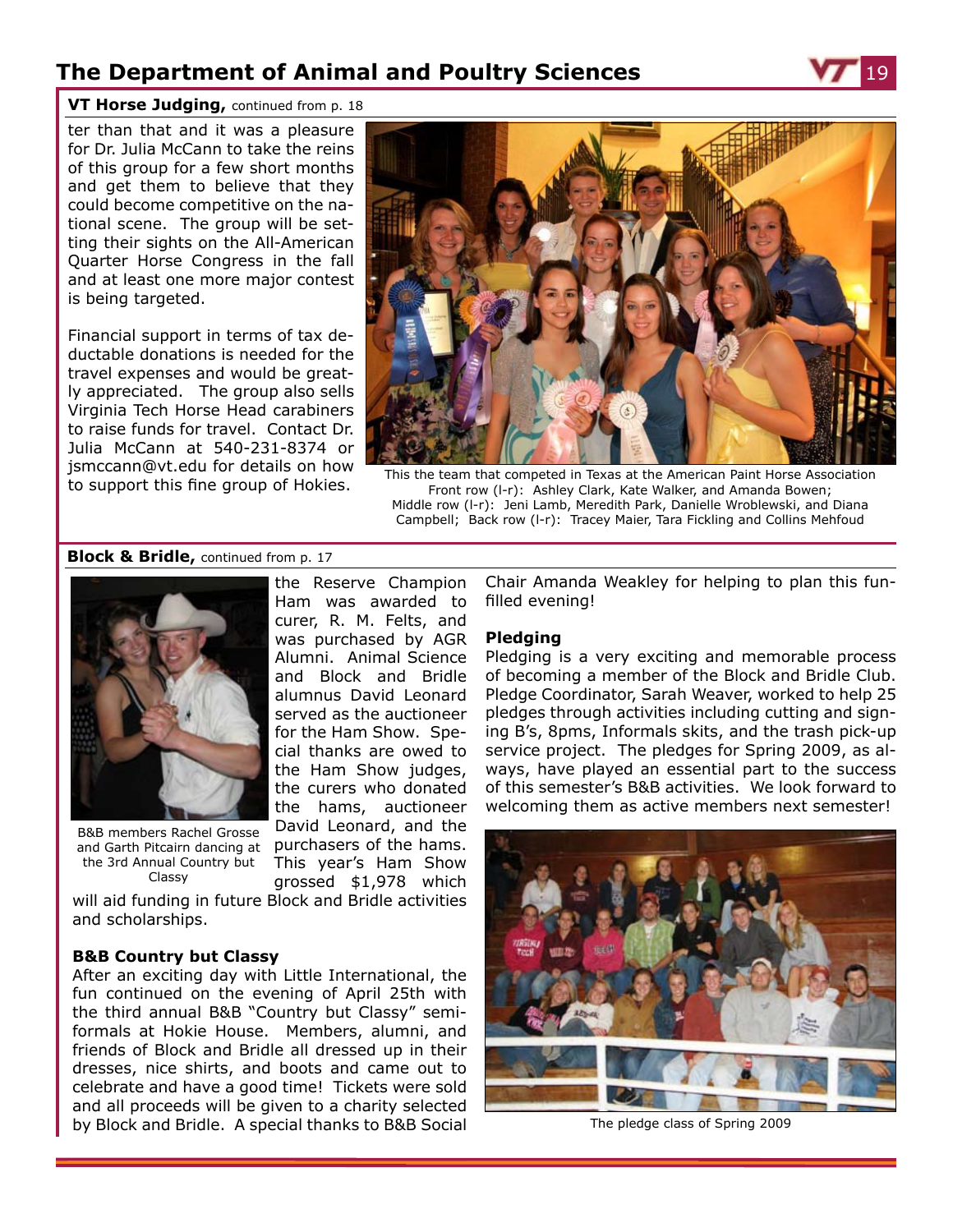by Margaret R. Dupler

The VT Equestrian Teams finished the 2008-2009 year strong in all phases of equine competition.

#### **Dressage Team**

The VT Dressage Team's performance was highlighted at the Saint Andrew's Presbyterian College Intercollegiate Dressage Association horse show late in the fall semester. The B Team, consisting of Brett Flower, Christy Jones, and Maggie Dupler, took home first place. This spring, the Dressage Team's season came to a close with 4th place finish overall in a highly competitive region.

#### **Western Team**

The VT Western Team earned the reserve highpoint team placing in early spring 2009 at the Saint Andrew's Presbyterian College. This position was achieved by numerous team members placing first in their class including: Allison Jones, Amaris Wilbanks, Collins Mehford, Claire Livesay, and Kaylee Kohlhaas.

The Western team also had seven members qualify for and attend the regional competition including Amaris Wilbanks, Claire Livesay, Collins Mehford, Danielle Wroblewski, Jeni Lamb, Kelly Barber, and Tracey Maier. Of these regional competitors, Danielle Wroblewski placed 2nd in her class to qualify her for the semi-finals competition which is the last step before nationals. In a tough Intermediate class, Danielle placed 7th overall to wrap up the Western Team's season on a high note.

#### **Hunter Team**

The VT IHSA Hunter Team finished their season as the reserve champion for the region. The IHSA encompasses 29 regions in 9 zones with more than 360 member colleges in 45 states and Canada, representing more than 8,500 riders. The Virginia Tech team had eight riders qualify for the Zone 4, Region 3 Finals including Allison Jones, Abbey Carmichael, Brent Noll, Brett Flower, Caitlin Cox, Lauren Ryalls, Lindsey Williamson, and Paige Messick. Of these riders, Allison, Abbey, Brent, Caitlin and Paige moved on to the Zone 4 Finals by placing in the top three in their classes.

Those who placed in the top two at Zones qualified for the National Intercollegiate Horse Show. Fortunately, we were able to send three riders to this national level competition: Abbey Carmichael and Brent Knoll for Walk-Trot Equitation and Paige Mes-

sick for Novice Equitation Over Fences.

At the internationally recognized Intercollegiate Horse Show Association's National Competition held in Murfreesboro, Tennessee, Abbey Carmichael placed 4th and Brent Noll took 6th place. Also, our very own Teresa McDonald, head coach for both hunter and dressage teams, was awarded the Lifetime Achievement Award for 2008-2009.

Congratulations to all of the Virginia Tech Equestrian teams and coaches for a successful completion of the season. Keep an eye out for our riders' next season as these horsey Hokies never fail to invent the future.



VT Hunter Team sent multiple riders to the IHSA Regional Horse Show this spring. (l-r) Lauren Ryalls, Brent Knoll, Lindsey Williamson, Caitlin Cox, Paige Messick, Brett Flower, Allison Jones, Abbey Charmichael.



VT Dressage team wins at St Andrews Presbyterian College in Fall 2008. (l-r) Allison Postelwait, Lindsay Jewitt, Abbey Chase, Brook Davis, Christy Jones, Maggie Duple, Brett Flower.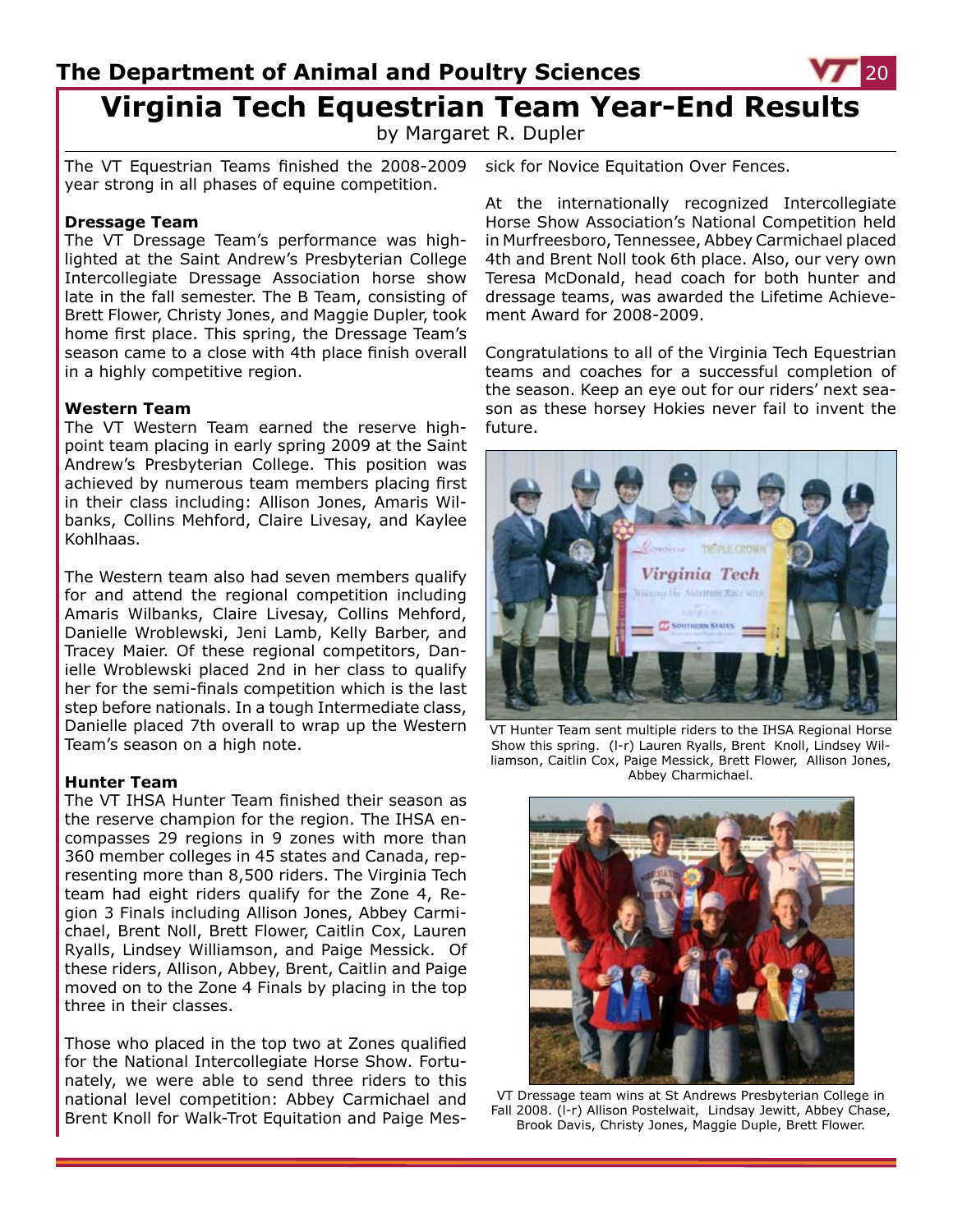## **Livestock Judging Team Activities**

by Lance Leachman

The Virginia Tech Livestock Judging Team competed at the All-East Intercollegiate Livestock Judging Contest hosted by The Ohio State University on April 16-19, 2009. On Thursday night students participated in the Evaluation Contest which focused on estimation of carcass characteristics and live animal pricing. Friday was the Selection Contest in which students placed classes of livestock and answered questions. Finally, on Saturday was the Livestock Judging Contest involving 12 classes and eight sets of reasons.

Evaluation Contest results: Chris Terembes-7th in swine; Virginia Tech-5th in swine. Selection Contest results: Amanda Virts-4th in sheep; Tommy Bramble-7th in swine, 8th overall; Clara Nelson-5th in swine, 7th in cattle, 4th overall; Virginia Tech-4th in sheep, 2nd in swine,

4th in cattle, 3rd overall. Livestock Judging Contest results: Clara Nelson- 7th in sheep; Tommy Bramble-5th in swine; Chris Terembes-10th in cattle, 10th overall; Virginia Tech-5th in sheep, 3rd in swine, 4th overall.



Back Row (l-r): Chris Terembes, Tommy Bramble, Lance Leachman (Assistant Coach), Dr. Dan Eversole (Coach).

Front Row (l-r): Clara Nelson, Amy Henderson, Nick Proud, Amanda Virts, Amaris Wilbanks, Matthew Sponaugle.

> During our trip to Columbus we were able to practice at Champion Hill Angus Farm in Bidwell, OH and also tour Select Sires in Plain City, OH. The team would like to thank the Department, Block & Bridle Club and Virginia Pork Industry Board for their support.

### **Academic Quadrathlon** by Cindy Wood

The Academic Quadrathlon is a four-part undergraduate competition for animal sciences students held in four regions around the country. Virginia Tech participates in the Southern Region competition, which was held January 30 - February 1, 2009 at the University of Georgia and in Atlanta, GA. Teams of four students work together on a written exam, a lab

quiz bowl over a two-day



practical, an oral presen- The VT Academic Quadrathlon Team (Sam Renalds, Cody Yager, North Carolina State Unitation, and (in part) a Kyle Cromer and Ashley Perry) visited the Georgia Aquarium before returning to Blacksburg.

span. A local contest is held at each university to determine which team will represent that university at the regional competition. The Animal and Poultry Sciences Department and the Dairy Science Deand University of Tennessee. Virginia Tech continued the tradition of excellence in the Oral Presentation, placing first in that category.

partment at Virginia Tech jointly sponsor the event at Blacksburg, which was held in the fall of 2008 (see article in the Fall 2008 newsletter).

This year's VT team consisted of Kyle Cromer, Ashley Perry, Samantha Renalds and Cody Yager, all APSC majors. At the regional competition, they faced stiff competition from teams representing Auburn, Mississippi State University,

versity, University of Georgia, University of Kentucky,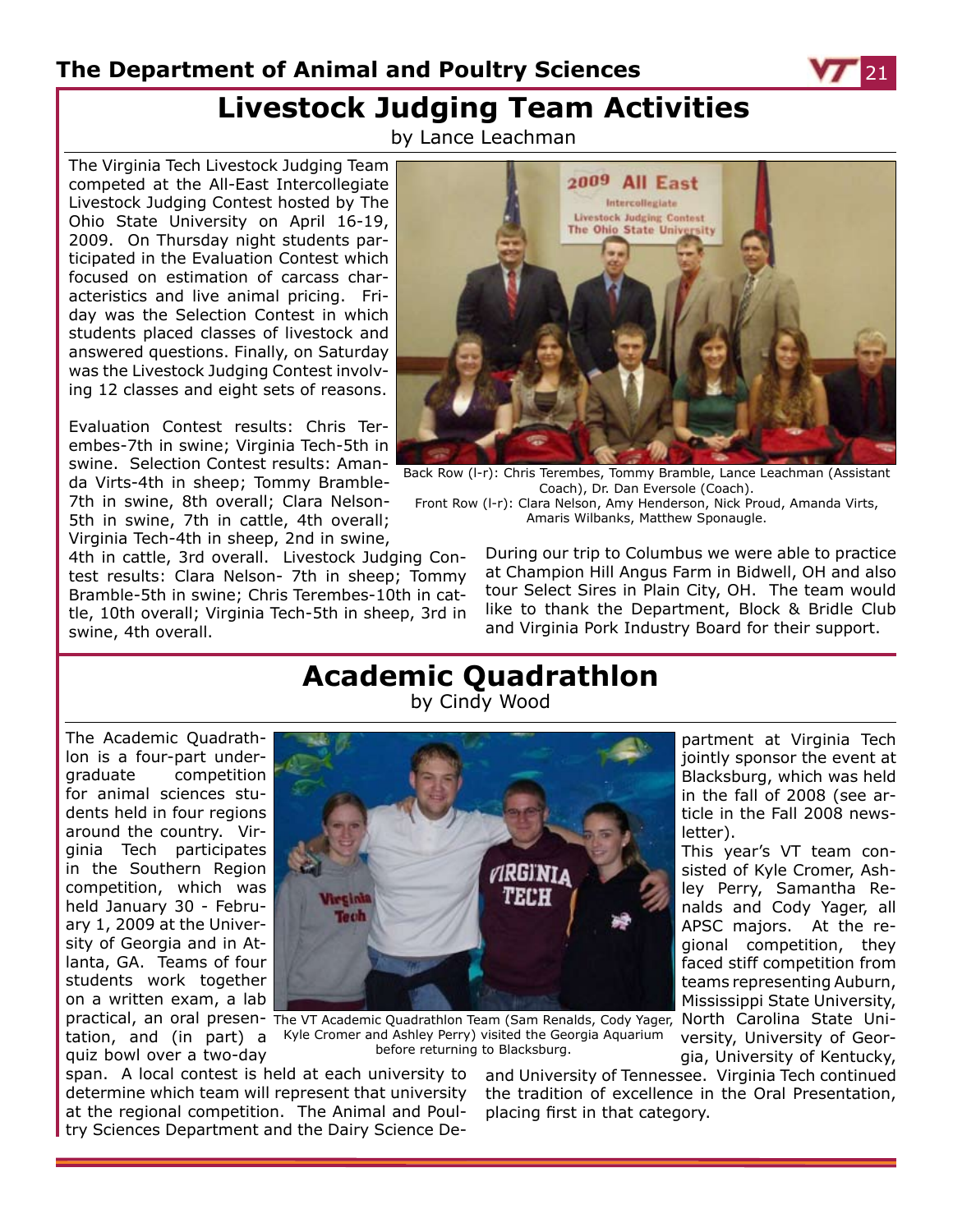### **The Department of Animal and Poultry Sciences 2009 Youth Swine Education Day at Virginia Tech** By Cindy Wood

The second annual Youth Swine Education Day was held on campus at the Alphin-Stuart Livestock Teaching Arena on February 7, 2009, with more attendees than in 2008. A total of 114 youth and 48 adults registered for this event, which was designed to cover a number of swine educational topics of interest to both youth and adults. In addition, based on feedback from last year's attendees, an adult PQA Plus certification program was added to the afternoon sessions.

The day's program was planned and conducted by ten undergraduates, who began working on the program with Dr. Cindy Wood at the beginning of the Fall 2008 semester. They included Kelsey Altholz, Nicole Browne, Dana Gochenour, Ashley Kyle, Emily Murray, Garth Pitcairn, Amanda Weakley, Sarah Weaver, Brittany Wilt, and Krisha Witt. Additional presenters included Dr. Allen Harper, Swine Exten-



Pigs in the Stockman's Contest had a great time playing in the sand of the teaching arena.

sion Specialist; Dr. Cindy Wood, Associate Professor, Animal and Poultry Sciences, Mr. Jason Carter and Mr. Tracy Tomascik, ANR Extension Agents; and Dr. Kevin Pelzer, Associate Professor, Large Animal Clinical Sciences.

The morning's program consisted of a general education session for youth and parents, followed by a Swine Stockman's Contest and a pork BBQ lunch. In the afternoon, youth were divided into three classes by age for the Youth PQA Plus certification program while adults had a choice of the adult PQA Plus program or a question and answer session. Feedback on the day was extremely positive, and we are looking forward to next year's program.



Kelsey Altholz starts a hands-on activity for the Youth PQA Plus junior participants.

## **New Staff in APSC**

The Department of Animal and Poultry Sciences is proud to welcome two new staff members:

**Mark Stevenson** is the new Meats Lab Manager;

**Melinda Huff** is the new departmental Accounting Clerk.

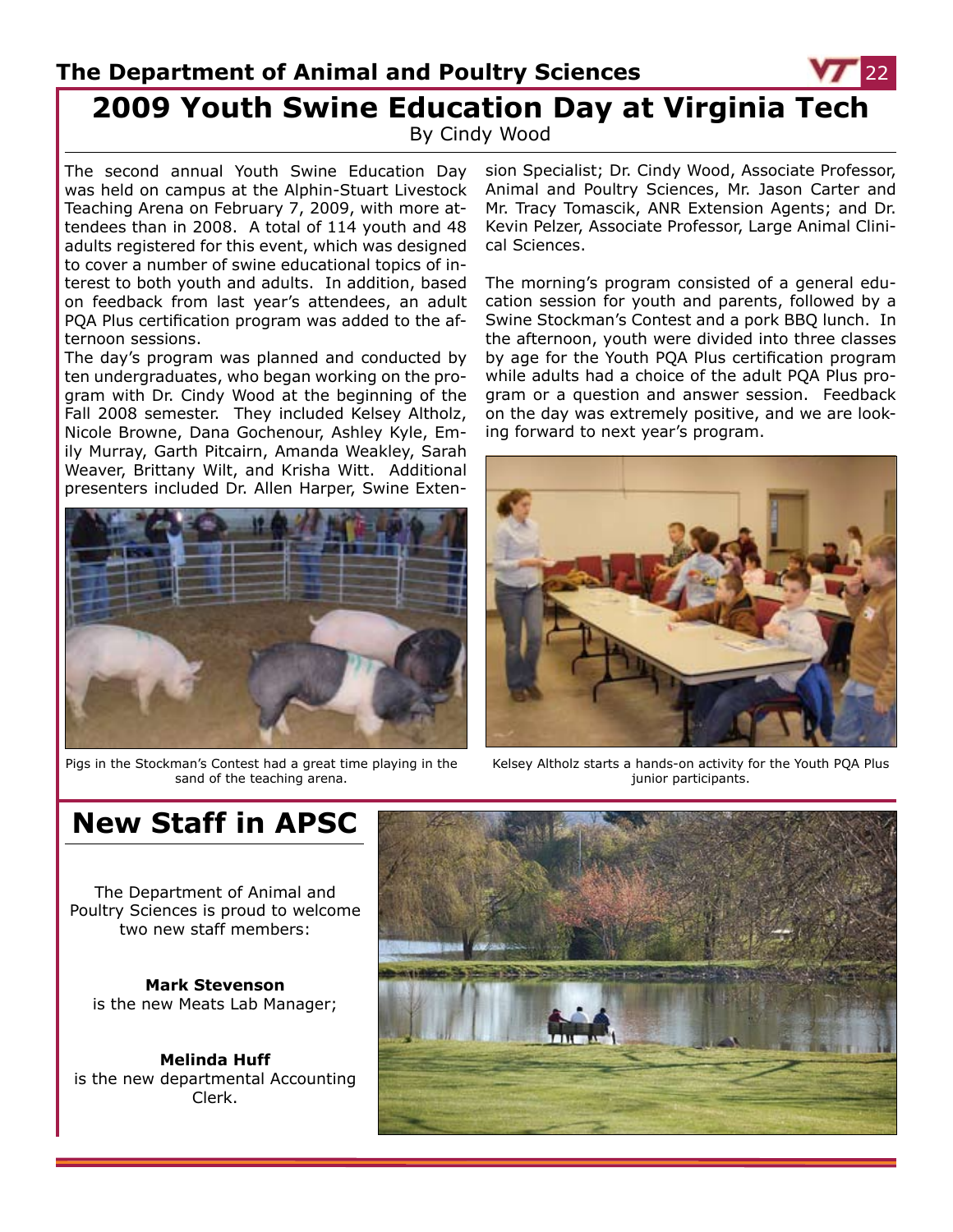

|                | <b>Dates to Remember in 2009</b>         |
|----------------|------------------------------------------|
| <b>May 26</b>  | Summer Semester 1 classes begin          |
| July 2         | <b>Classes end for Summer Semester 1</b> |
| July 7         | Summer Semester 2 classes begin          |
| August 13      | <b>Classes end for Summer Semester 2</b> |
| August 24      | Fall Semester classes begin              |
| October 9      | <b>Fall Break</b>                        |
| November 21-29 | <b>Thanksgiving Break</b>                |
| December 9     | <b>Classes end for Fall Semester</b>     |
| December 18    | <b>Fall Commencement</b>                 |

## **APSC Contact Information**

| <b>Department of Animal and Poultry Sciences</b><br>Area Code (540) |  |
|---------------------------------------------------------------------|--|
|                                                                     |  |
|                                                                     |  |
| <b>Club Advisors</b>                                                |  |
| <b>Block and Bridle Club</b>                                        |  |
|                                                                     |  |
|                                                                     |  |
| Equestrian Club                                                     |  |
|                                                                     |  |
| <b>Poultry Club</b>                                                 |  |
|                                                                     |  |
| Pre-vet Club                                                        |  |
|                                                                     |  |
| <b>Facilities Contacts</b>                                          |  |
|                                                                     |  |
|                                                                     |  |
|                                                                     |  |
|                                                                     |  |
|                                                                     |  |
|                                                                     |  |
|                                                                     |  |
|                                                                     |  |
|                                                                     |  |
|                                                                     |  |

The Department of Animal and Poultry Sciences newsletter is published by the Department of Animal and Poultry Sciences, 3460 Litton Reaves Hall (0306) Virginia Tech, Blacksburg, VA 24061. Please contact (540) 231-6311 or vtapsc@vt.edu with questions, comments, or requests for information.



www.ellejaydesign.com

#### **Equal Opportunity/ Affirmative Action Statement:**

Virginia Tech does not discriminate against employees, students, or applicants for admission or employment on the basis of race, gender, disability, age, veteran status, national origin, religion, sexual orientation, or political affiliation. Anyone having questions concerning discrimination should contact the Office for Equal Opportunity.

Virginia Tech is an equal opportunity/affirmative action employer.